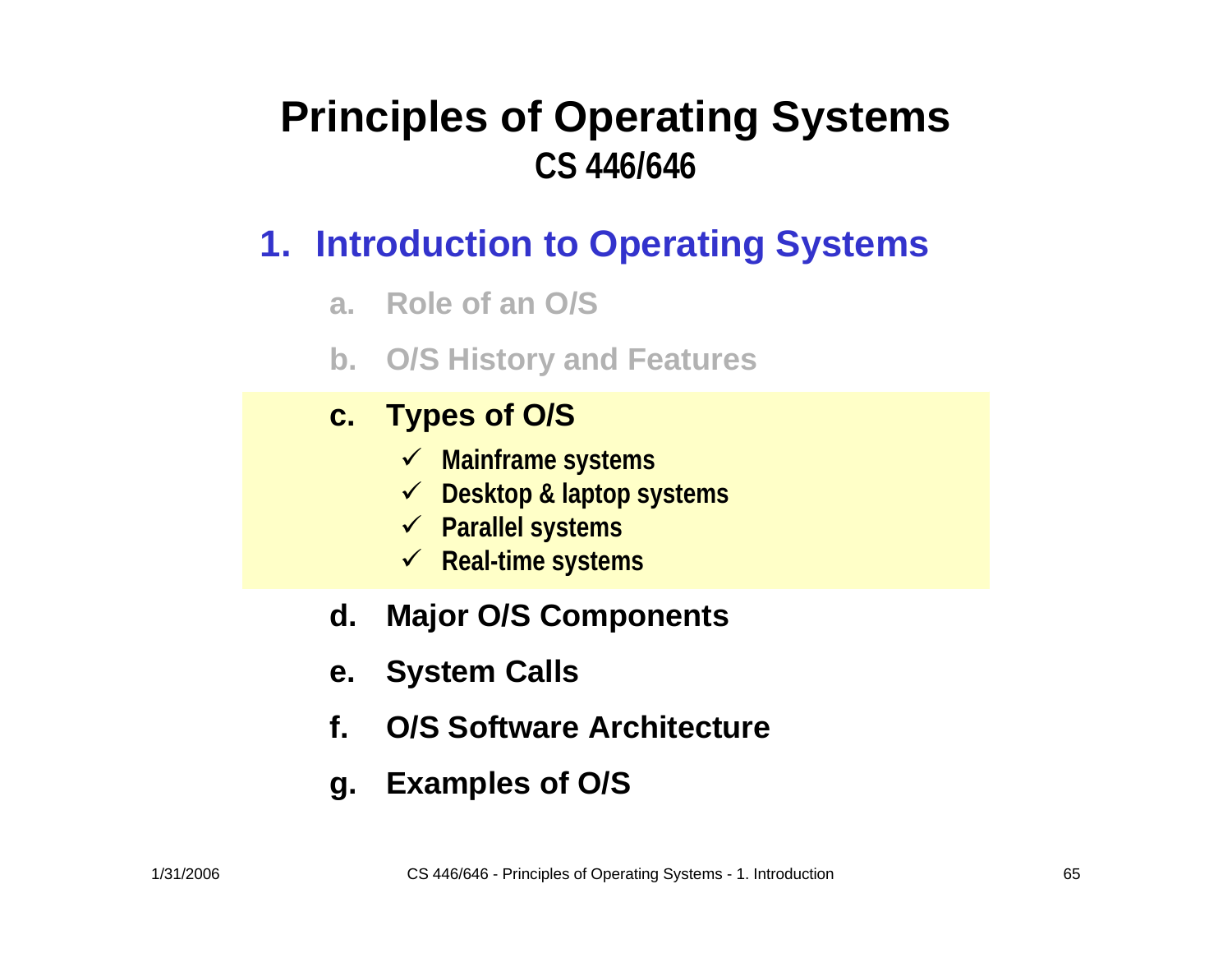# **1.c Types of Operating Systems**

Note: The historical evolution of computers have left us with a great variety of O/S types, not all of which widely known.

In this section, we briefly touch upon a few of them. Some aspects of these systems will be addressed more specifically later in the course.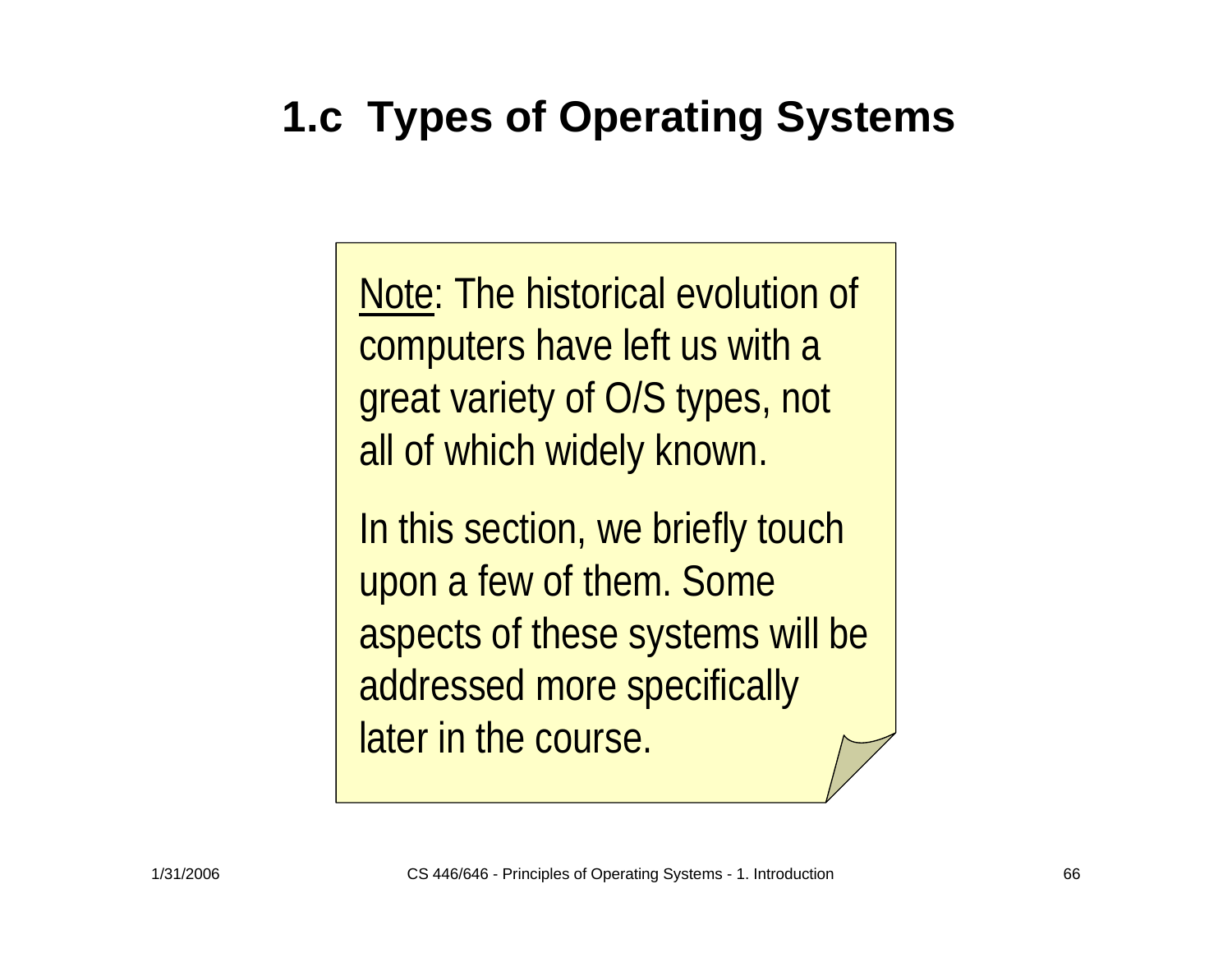- ¾ **Mainframes have a centralized architecture**
	- $\checkmark$  one big computer connected to many terminals, generally pure I/O keyboard-display devices without CPU ("dumb terminals")

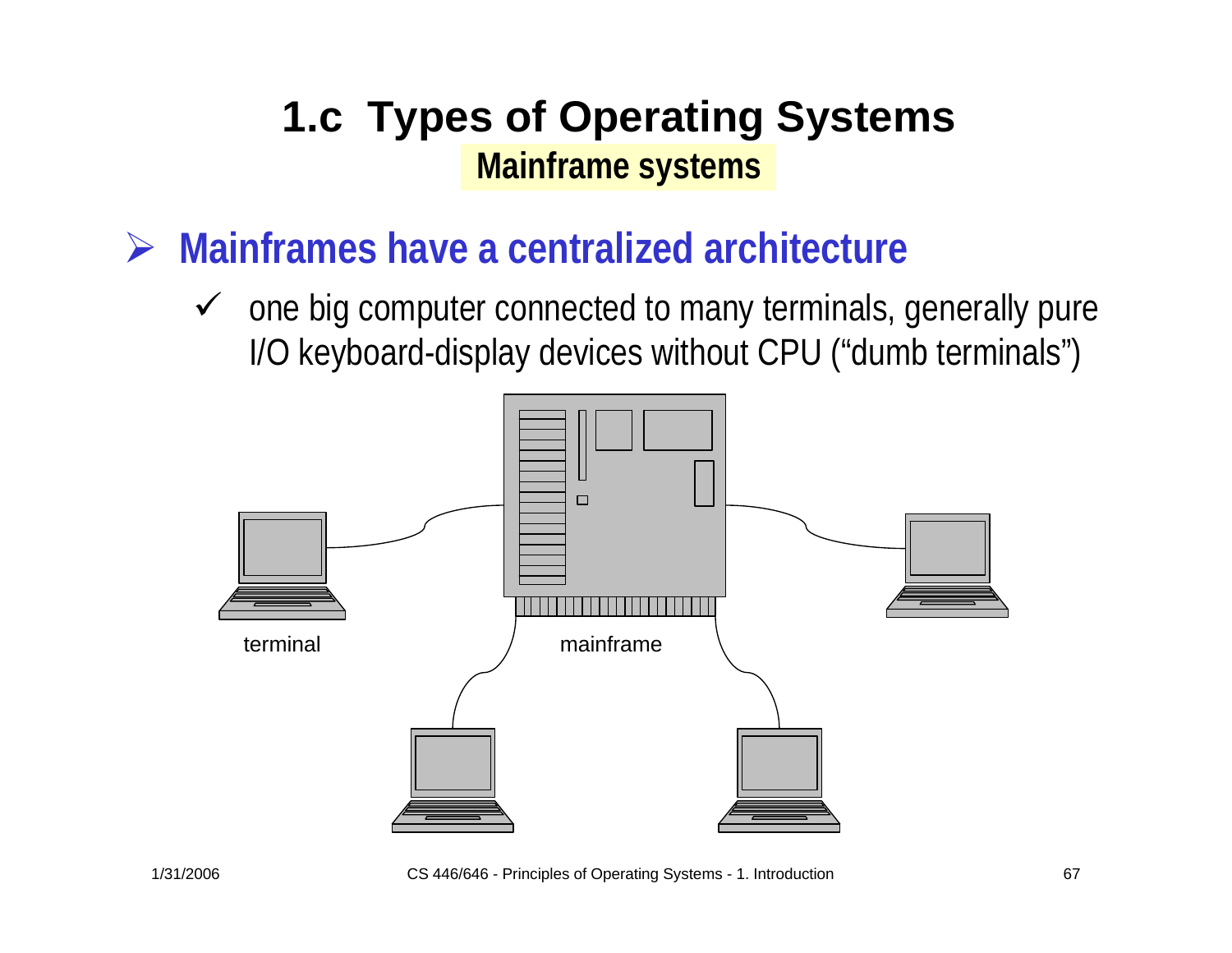- ¾ **Characteristics of mainframe systems**
	- $\checkmark$  the first computers used to tackle various applications and still found today in corporate data centers
	- $\checkmark$  room-sized, high I/O capacity, reliability, security, tech support
	- $\checkmark$  mainframes focus on I/O-bound business data applications ("supercomputers" focus on CPU-bound scientific calculations: see parallel systems)

# ¾ **Mainframes provide three main functions**

- $\checkmark$ batch processing: insurance claims, store sales reporting, etc.
- $\checkmark$ transaction processing: credit card, bank account, etc.
- $\checkmark$ time-sharing (sessions): multiple users querying a database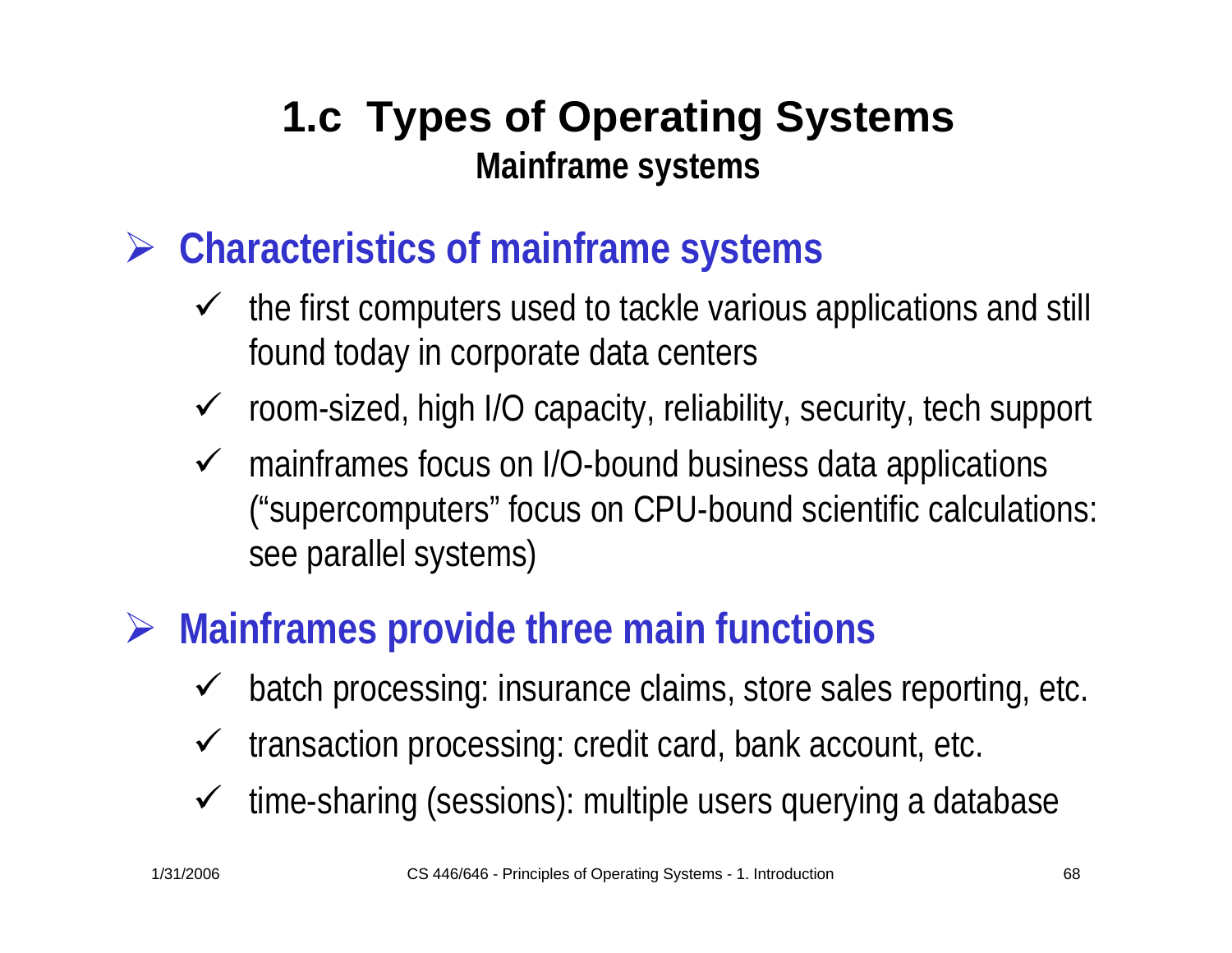#### **1.c Types of Operating Systems Desktop & laptop systems**

### ¾ **Personal computers (see 1.b)**





**Dell Dimension XPS (2005) Dell Latitude D410 (2005)**



**IBM PC XT (1981) Apple Macintosh (1984)** 

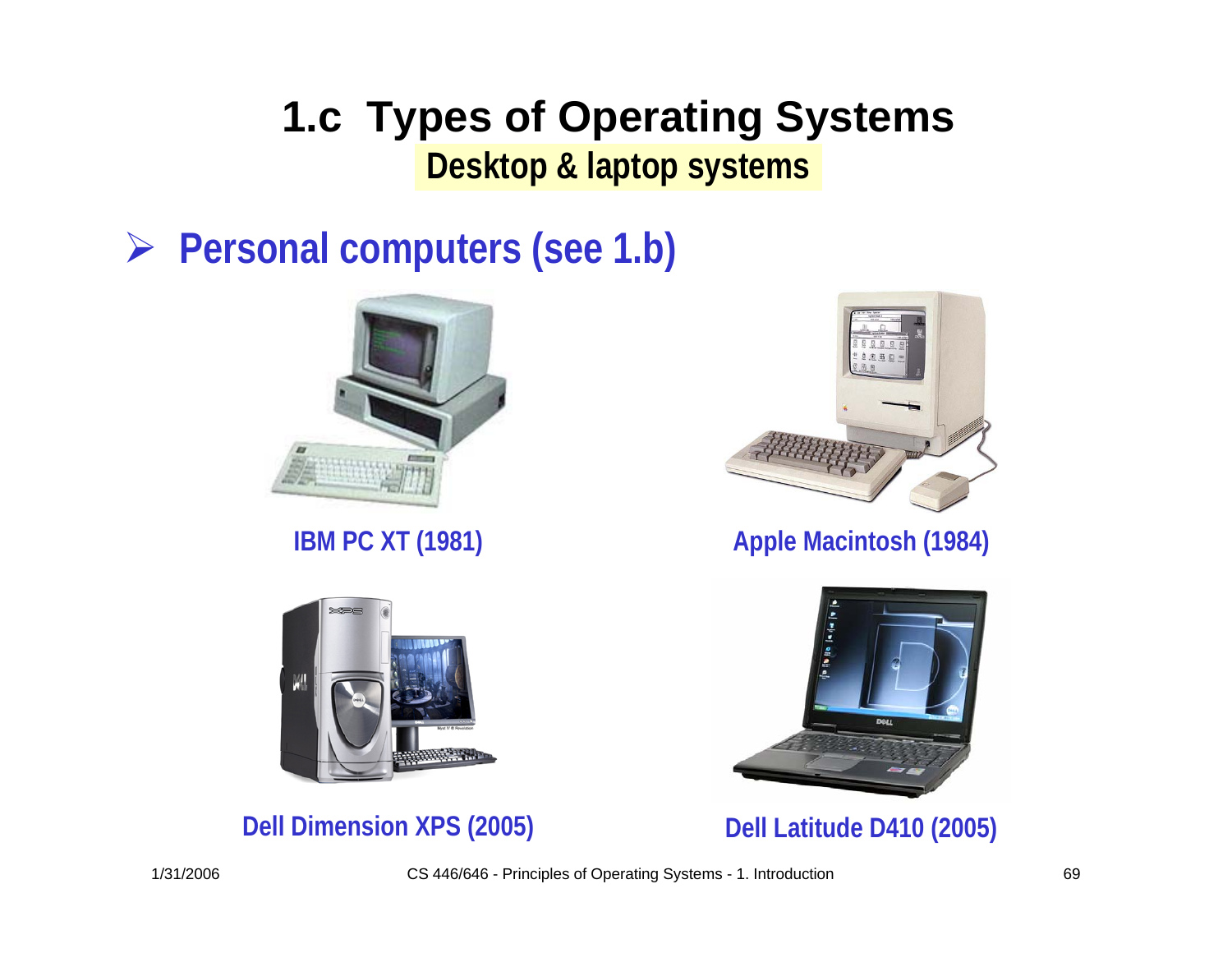# **1.c Types of Operating Systems Desktop & laptop systems**

## ¾ **A very brief overview of the PC operating system zoo**

| <b>Linux Distributions</b>   | <b>BSD Family</b>   | <b>Apple &amp; Mac History</b> | <b>Windows History</b>  |
|------------------------------|---------------------|--------------------------------|-------------------------|
| Debian                       | 4.3BSD Reno         | <b>Apple DOS</b>               | MS-DOS                  |
| <b>Fedora Core</b> (Red Hat) | $4.4BSD - -$        | <b>ProDOS</b>                  | Windows 3.0             |
| Gentoo                       | <b>BSD/OS</b>       | Lisa OS                        | <b>Windows 95 (4.0)</b> |
| Knoppix                      | FreeBSD             | Mac OS                         | Windows 98 (4.1)        |
| Linspire                     | <b>DragonFlyBSD</b> | Darwin                         | Windows Me (4.2)        |
| Mandrakelinux                | <b>NetBSD</b>       | Mac OS X                       | Windows NT 4.0          |
| Slackware                    | OpenBSD             |                                | Windows 2000 (NT 5.0)   |
| <b>SUSE</b>                  |                     |                                | Windows XP (NT 5.1)     |
| <b>Yellow Dog</b>            |                     |                                | Windows Vista (2006)    |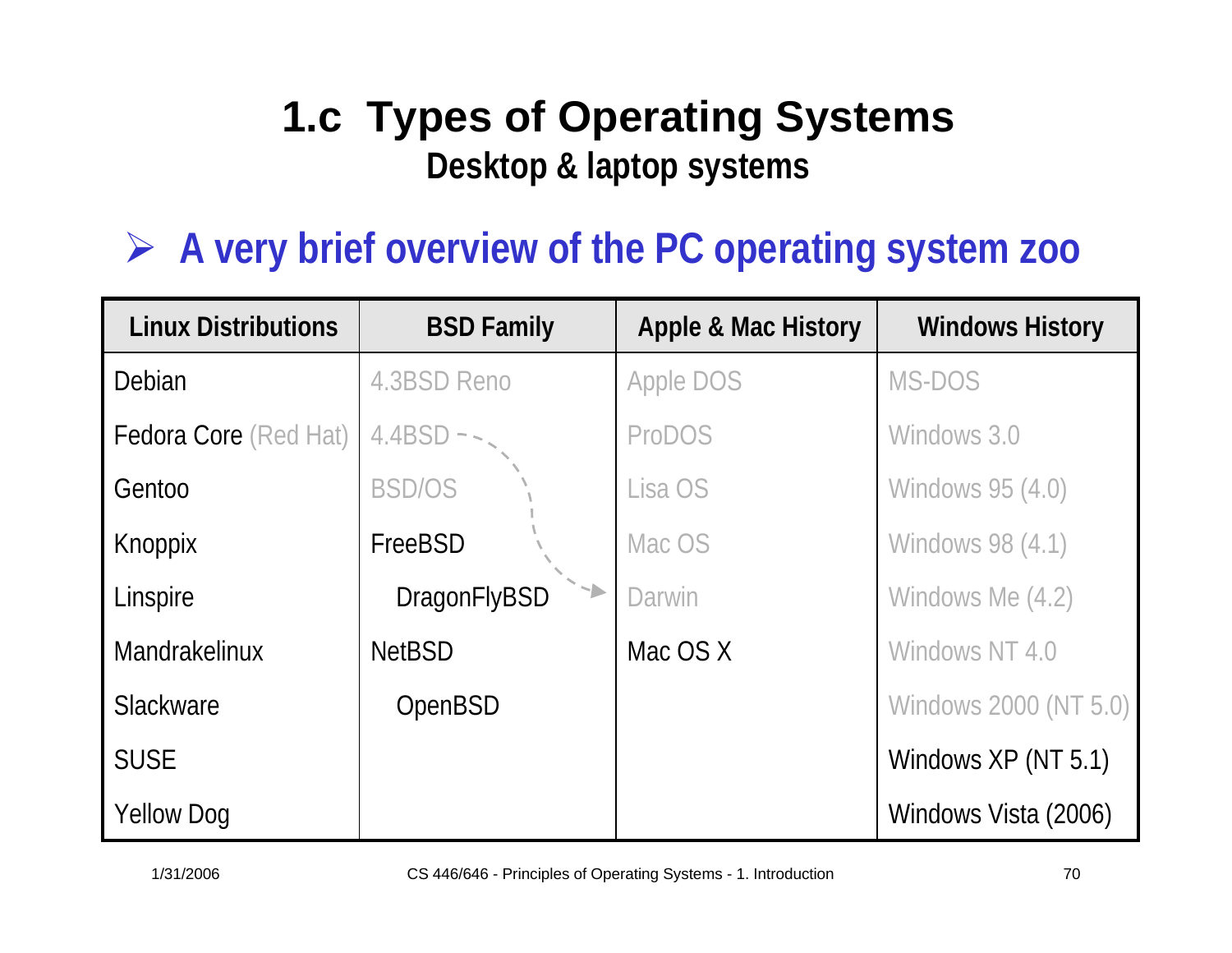¾ **Flynn's 1972 taxonomy (crude, but often used)**

- $\checkmark$  SISD = Single Instruction stream, Single Data stream
	- E classical sequential "von Neumann" machine
	- E your regular PC with a single (pipelined) scalar processor
- $\checkmark$  SIMD = Single Instruction stream, Multiple Data streams
	- a single control unit issues 1 instruction at a time; multiple ALUs carry it out on multiple data sets simultaneously
	- $\blacksquare$  characterizes the vector supercomputers or array processors used in scientific computing
- $\checkmark$  MIMD = Multiple Instruction streams, Multiple Data streams
	- E multiple independent CPUs operating within larger system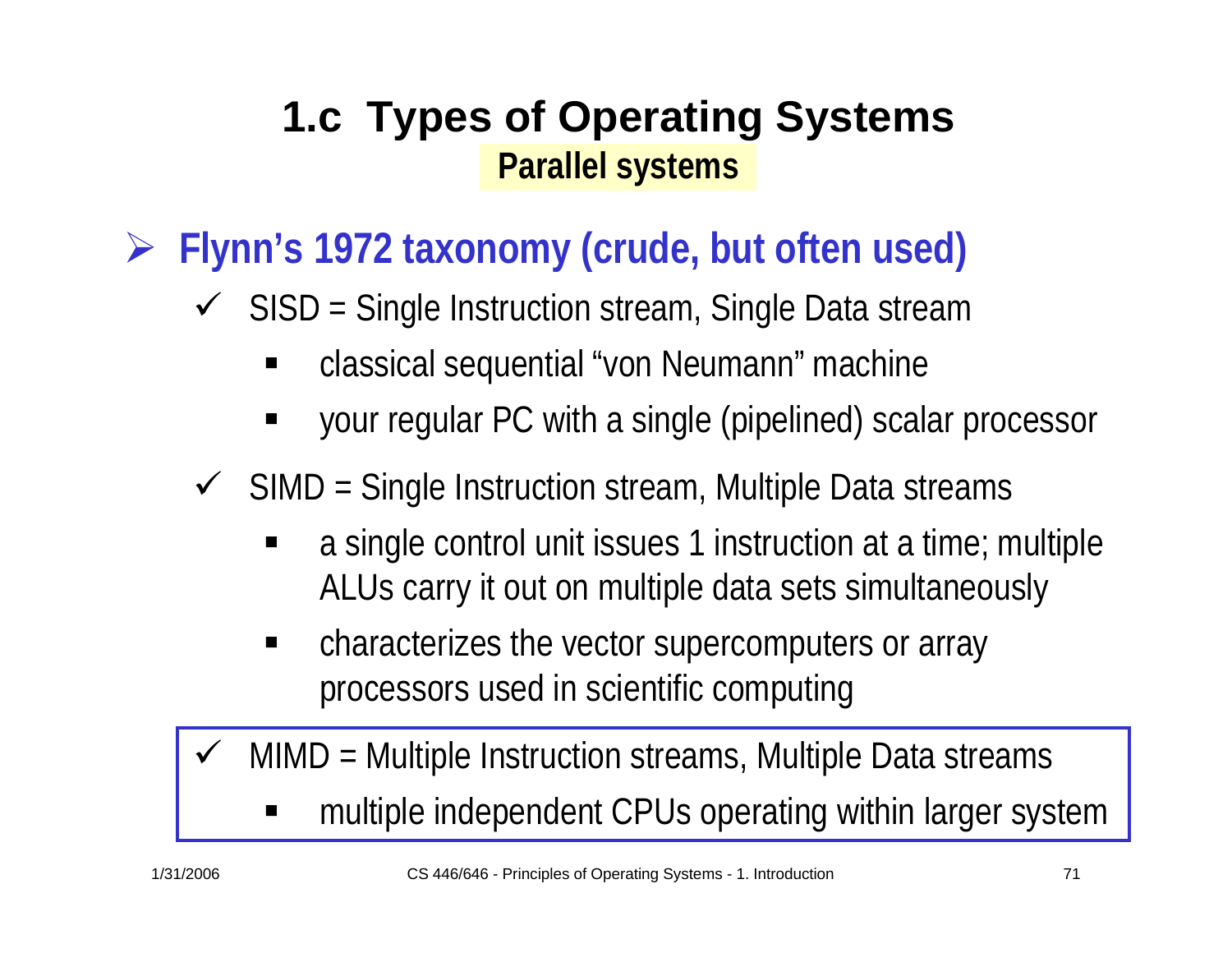- ¾ **Subclassification of MIMD architectures**
	- $\checkmark$  "multiprocessors" = shared memory
		- E all CPUs access the same physical address space
	- $\checkmark$  "multicomputers" = private individual memory
		- E each CPU has a direct connection to its own local memory
		- E homogeneous (clusters) vs. heterogeneous (LAN, WAN)



#### **Shared memory and private memory organization in distributed computer systems**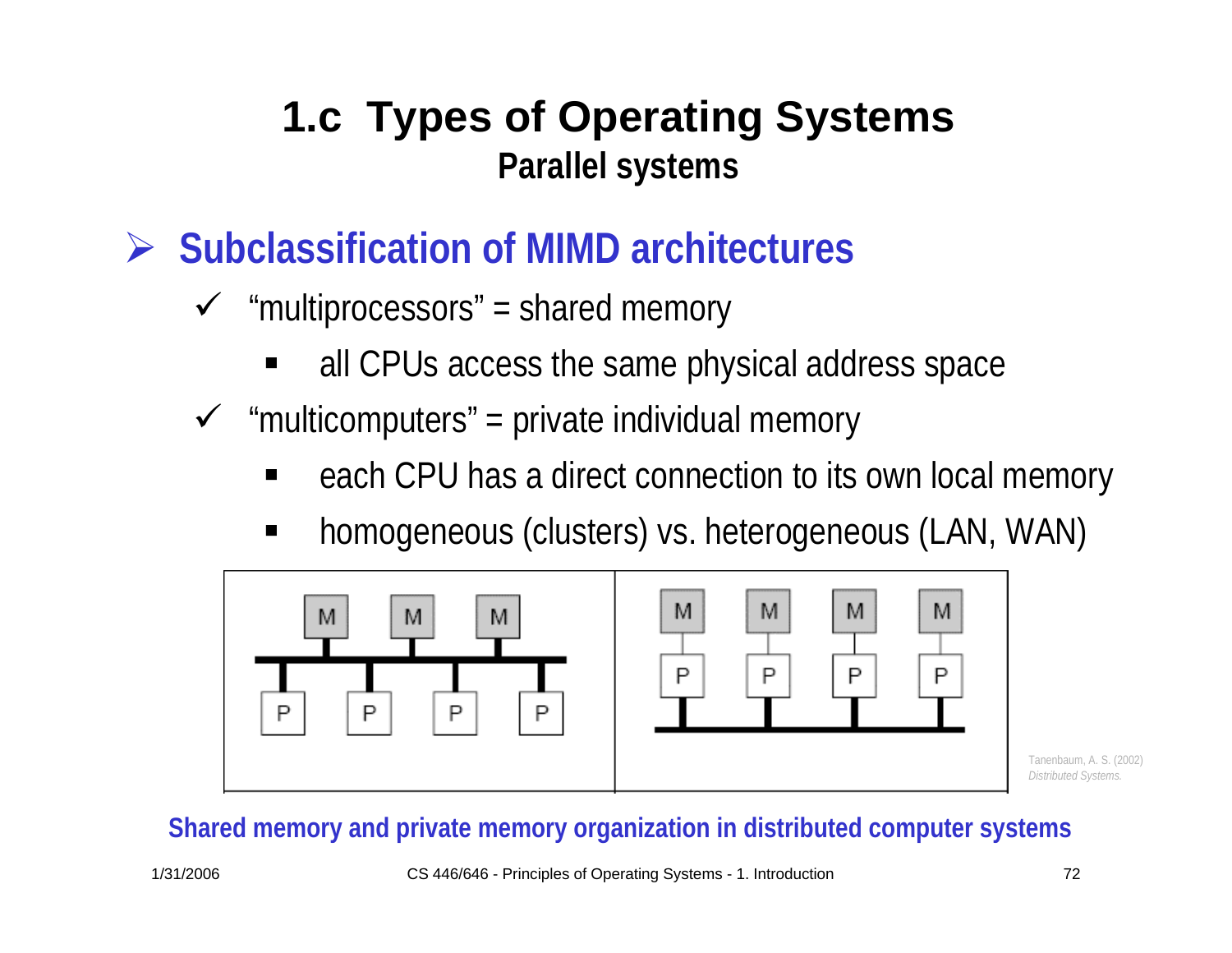¾ **Parallel architectures form a diverse and complex field**



#### **A possible (simplified) taxonomy of parallel computers**

1/31/2006 CS 446/646 - Principles of Operating Systems - 1. Introduction 73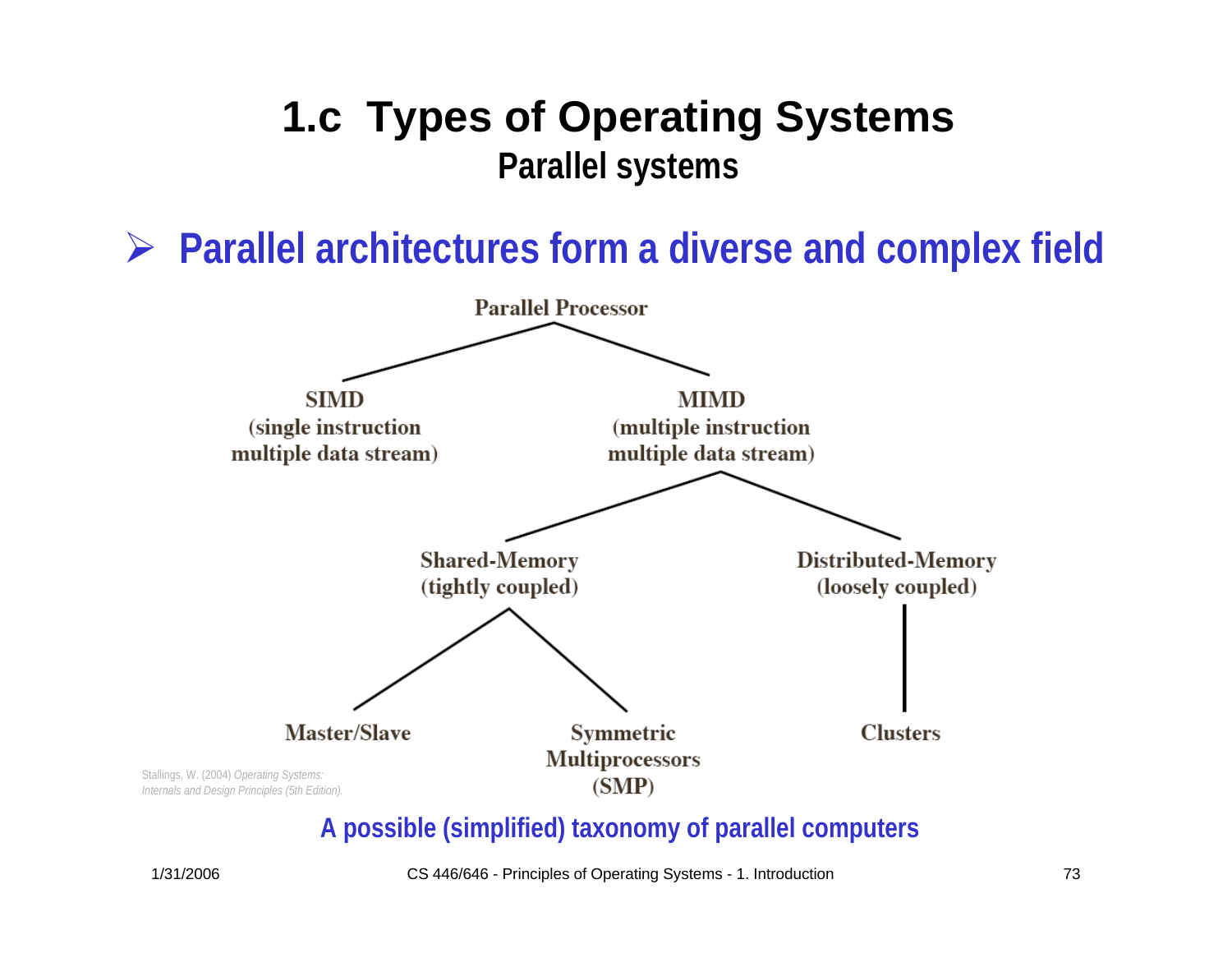#### ¾ **Parallel architectures form a diverse and complex field**



#### **A possible (refined) taxonomy of parallel computers**

1/31/2006 CS 446/646 - Principles of Operating Systems - 1. Introduction 74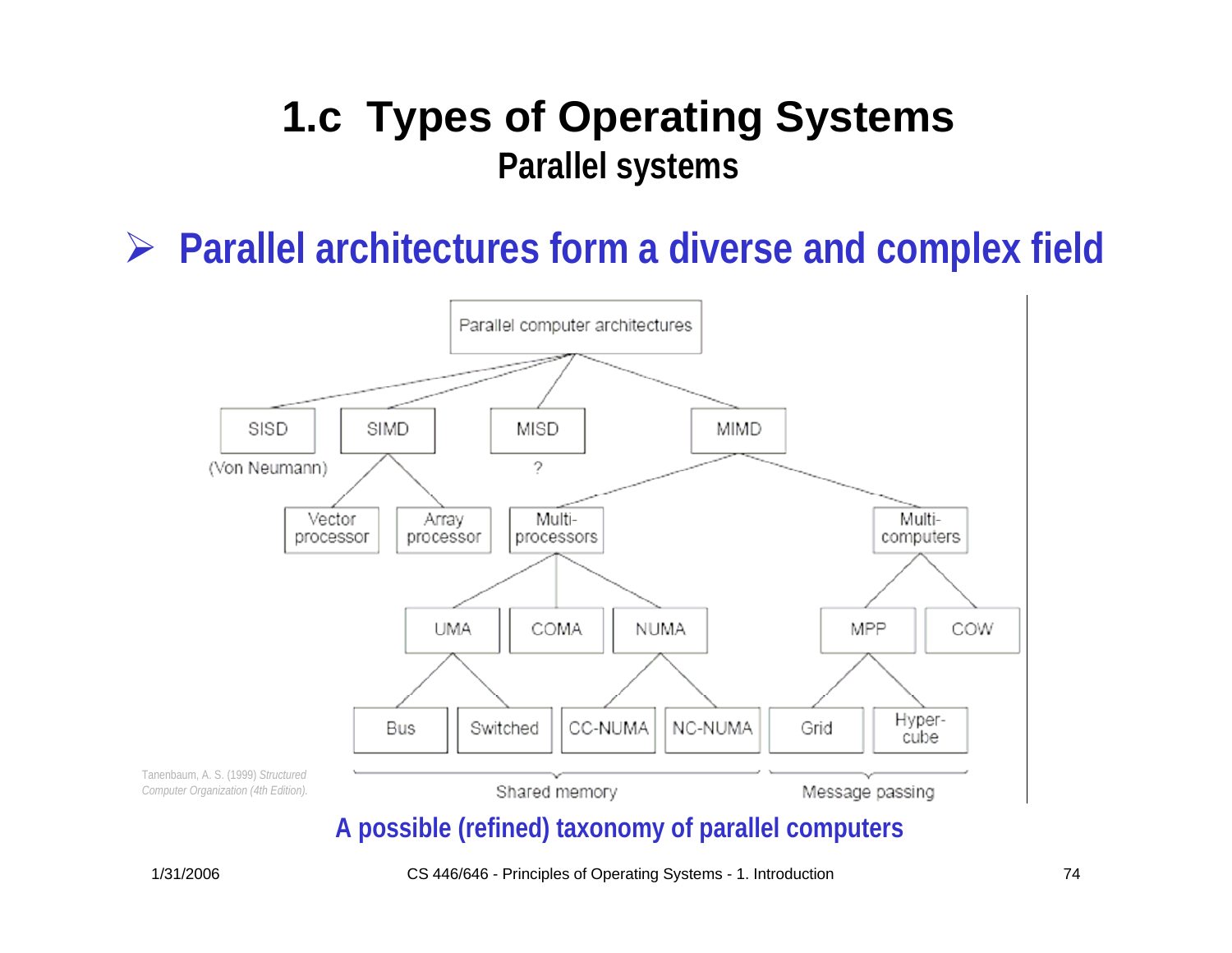¾ **Software level: distributed O/S much like traditional O/S**

- $\checkmark$ O/S acts as a resource manager for the underlying hardware
- $\checkmark$  O/S attempts to hide the underlying intricacies and heterogeneity by providing a virtual machine
- ¾ **Two types of O/S for parallel architectures**
	- $\checkmark$  tightly-coupled O/S a.k.a. Distributed Operating System (DOS)
		- in multiprocessors and homogeneous multicomputers: tries to maintain a single, global view of the resources
	- $\checkmark$  loosely-coupled O/S a.k.a. Network Operating System (NOS)
		- п in heterogeneous multicomputers: collection of independent operating systems working together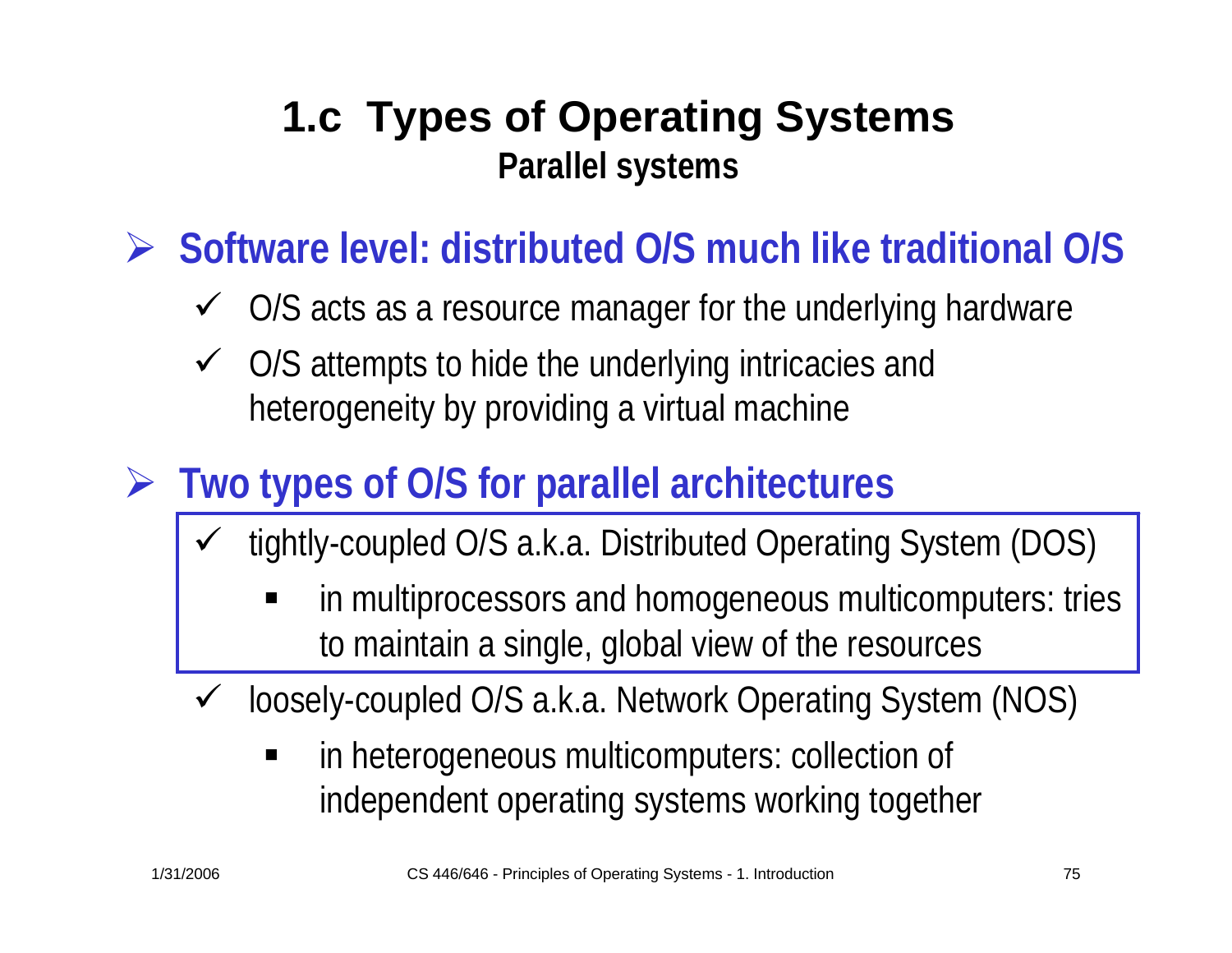¾ **Subtypes of tightly coupled operating systems**

- $\checkmark$  SMP = Symmetric MultiProcessing
	- E all CPUs are peers and concurrently run the same copy of O/S in memory



 $\checkmark$ asymmetric or "master-slave" multiprocessing Tanenbaum, A. S. (2001) *Modern Operating Systems (2nd Edition).* 

one CPU runs the O/S, the others ask for tasks to do



1/31/2006 CS 446/646 - Principles of Operating Systems - 1. Introduction 76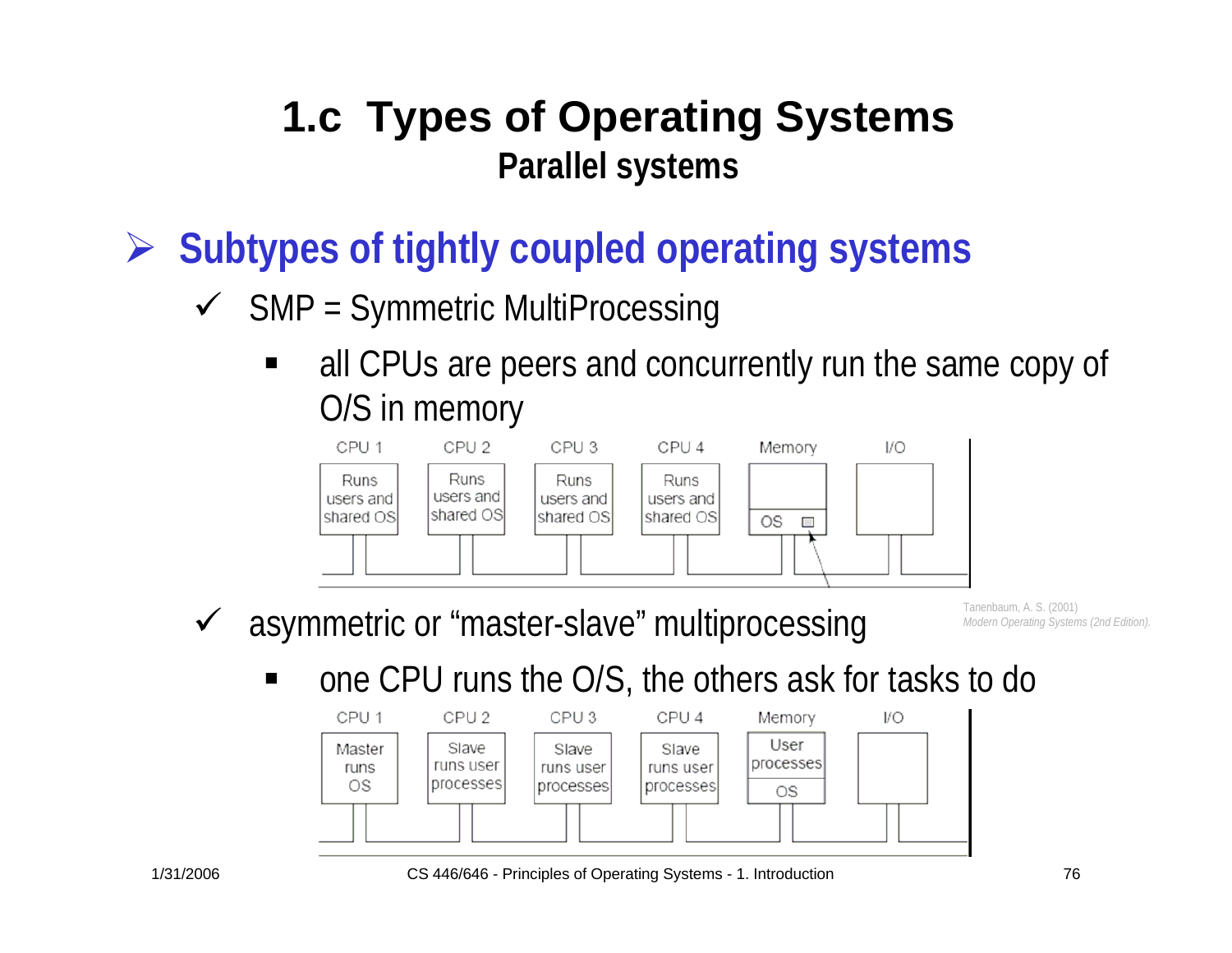## **1.c Types of Operating Systems Real-time systems**

¾ **Real-time systems satisfy specific time requirements**

 $\checkmark$  systems controlling scientific experiments, medical imaging systems, industrial control systems, some display systems

¾ **"Hard" real-time: critical tasks are guaranteed on time**

- $\checkmark$  secondary storage limited or absent, data stored in short term memory, or read-only memory (ROM)
- $\checkmark$  conflicts with time-sharing systems and virtual memory delays
- ¾ **"Soft" real-time: critical tasks just get higher priority**
	- $\checkmark$  ok with time-sharing; not used in industrial robotics
	- $\checkmark$  more useful in applications requiring tight but not strict response times (multimedia, virtual reality, robotic exploration)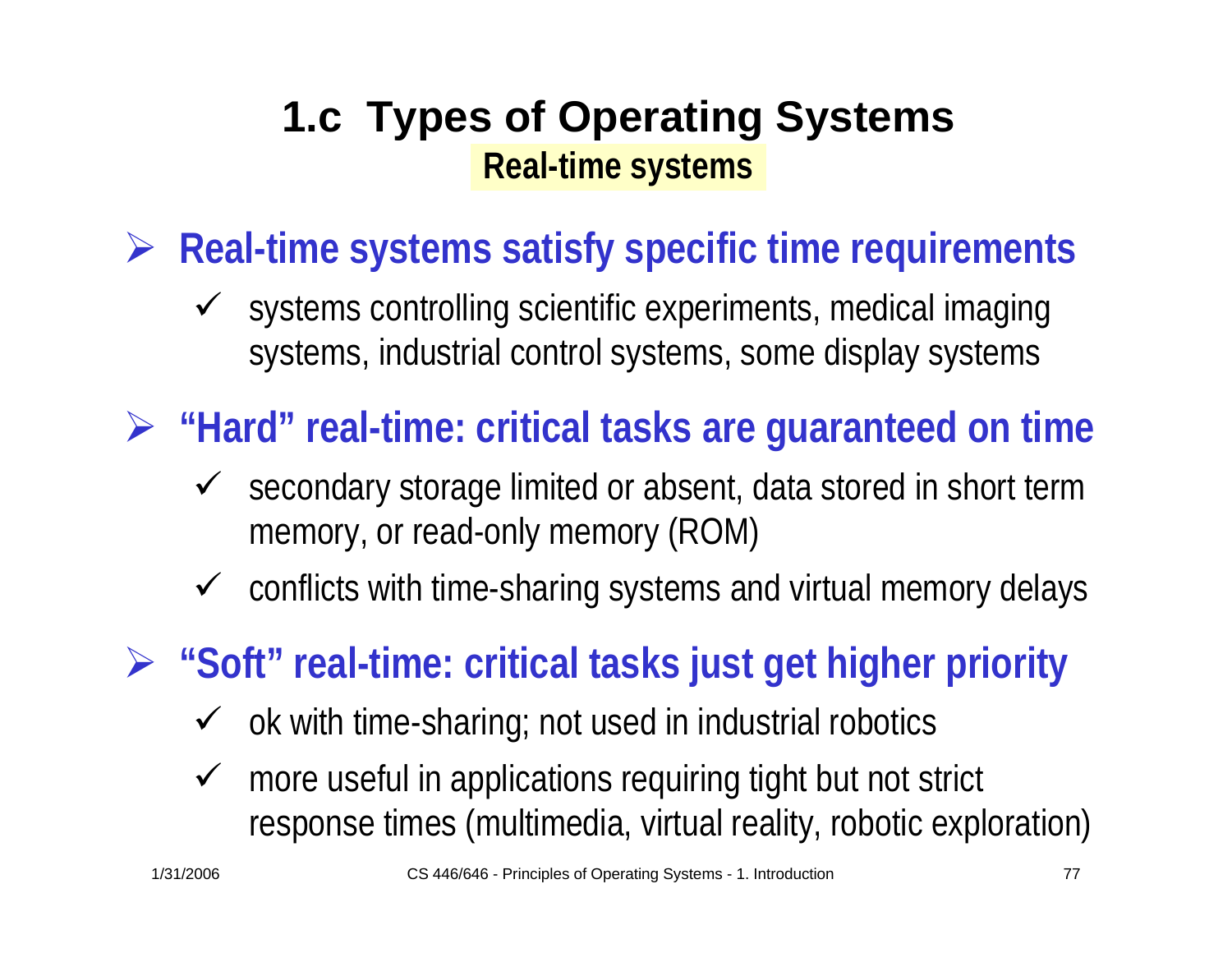#### **Principles of Operating Systems CS 446/646**

#### **1. Introduction to Operating Systems**

- **a. Role of an O/S**
- **b. O/S History and Features**

#### **c. Types of O / S**

- 9 **Mainframe systems**
- 9 **Desktop & laptop systems**
- 9 **Parallel systems**
- 9 **Real-time systems**
- **d.Major O/S Components**
- **e. System Calls**
- **f.O/S Software Architecture**
- **g. Examples of O/S**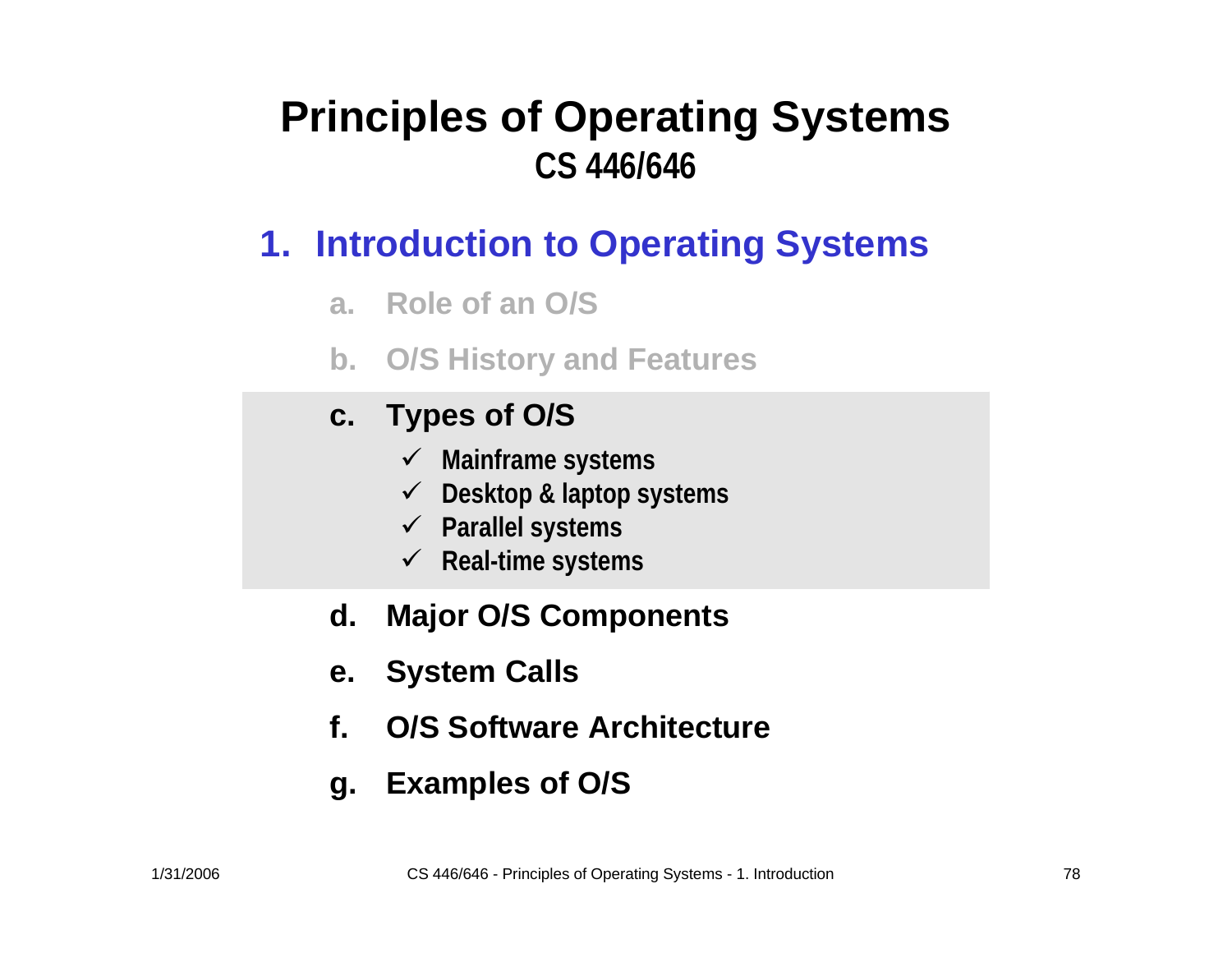#### **Principles of Operating Systems CS 446/646**

#### **1. Introduction to Operating Systems**

- **a. Role of an O/S**
- **b. O/S History and Features**
- **c. Types of O / S**

#### **d. Major O/S Components**

- 9 **Processes**
- 9 **Memory management**
- 9 **CPU scheduling**
- 9 **Input/output**
- 9 **File system**
- **e. System Calls**
- **f.O/S Software Architecture**
- **g. Examples of O/S**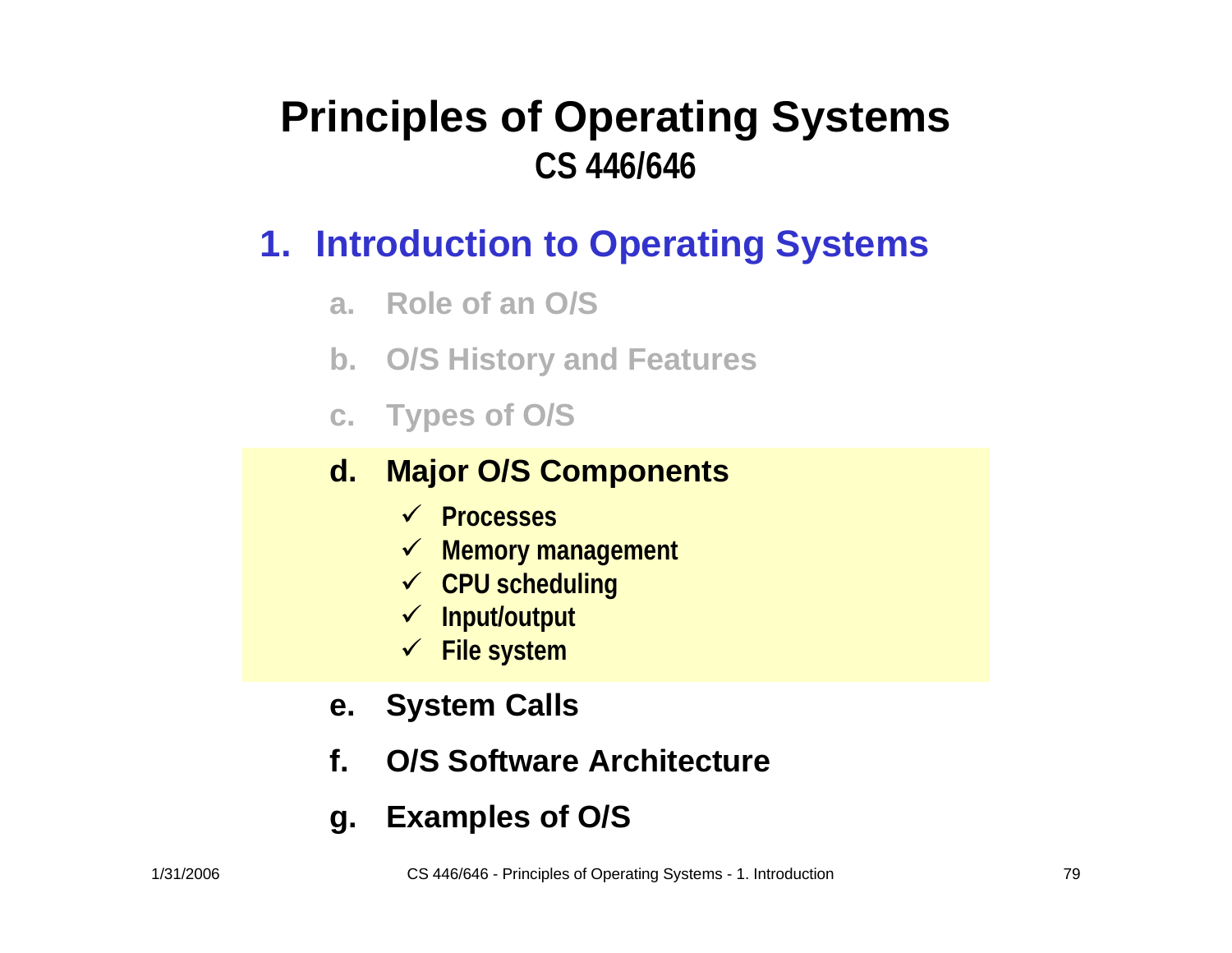# **1.d Major Operating System Components**

Note: There is no definitive list of the "components" of an O/S. We give here only a brief overview of the most common subdivisions of an O/S and the services they are responsible for. Also, the components' functions often intersect so there is no one-toone match between components and O/S software modules.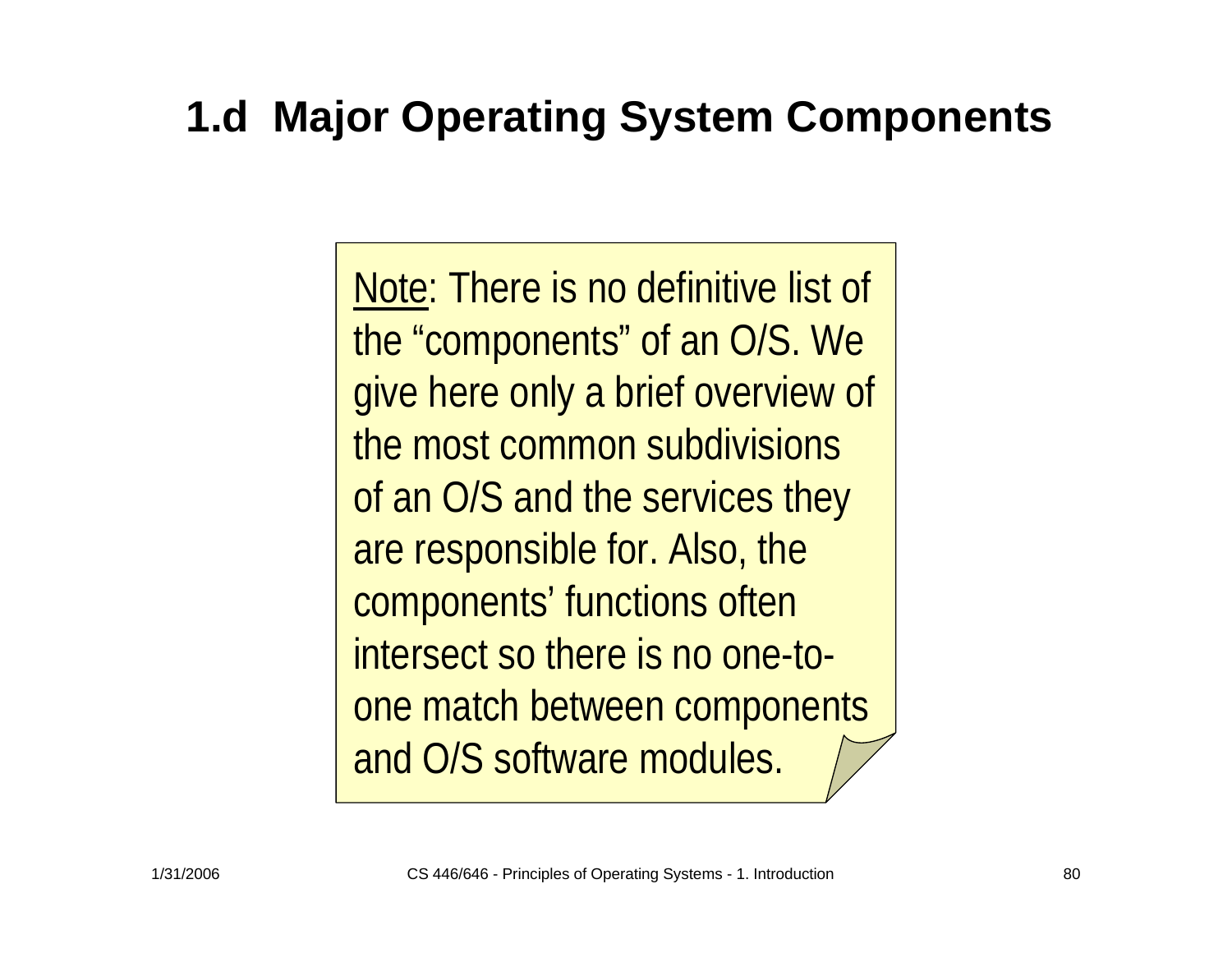¾ **A process is the activity of executing a program**

*Pasta for six – boil 1 quart salty water* **thread of execution**

*– stir in the pasta*

- *– cook on medium until "al dente"*
- *– serv e*



#### **Program Process**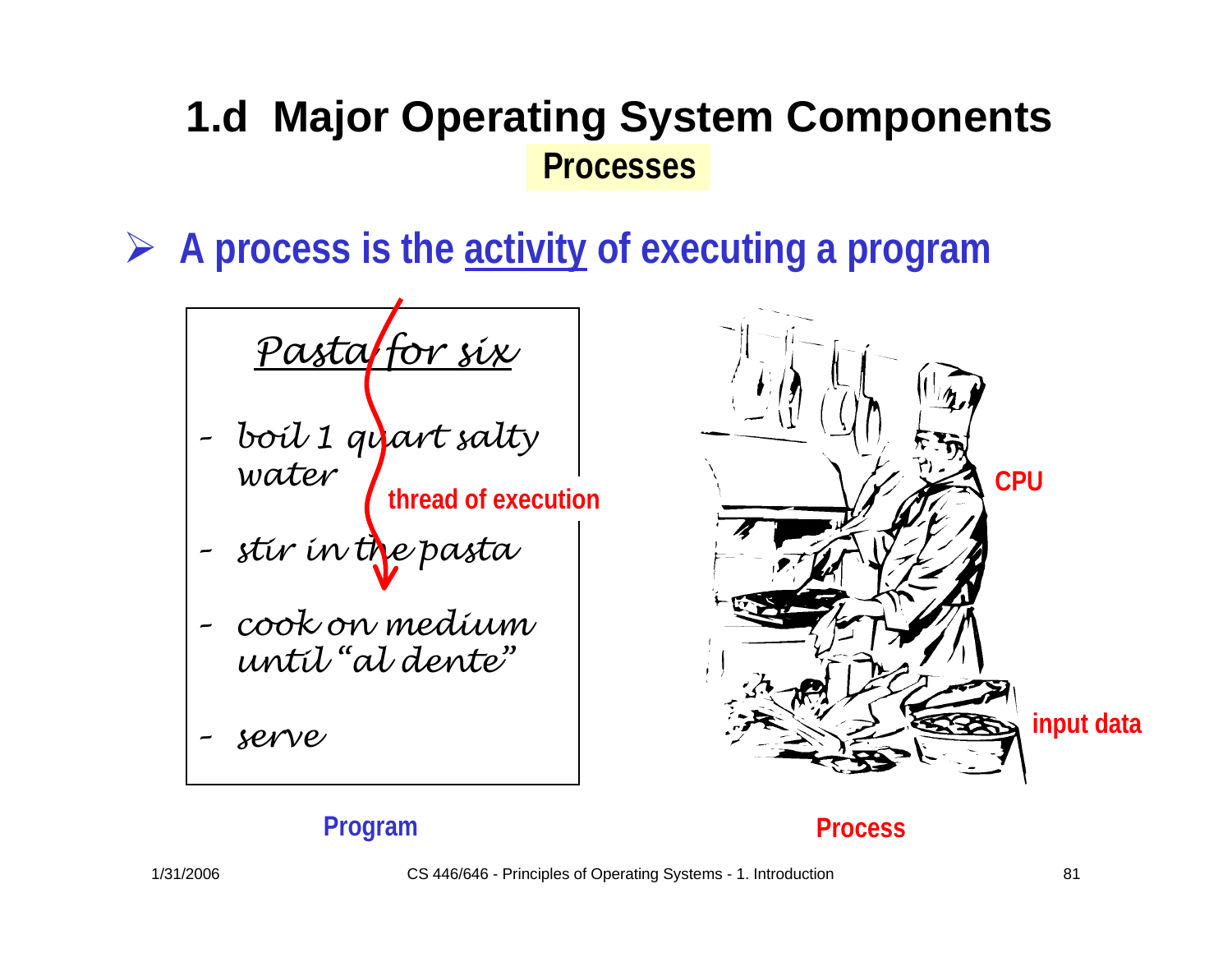¾ **It can be interrupted to let the CPU execute a higherpriority process**



**CPU (changes hat to "doctor")**



#### **Program Process**

1/31/2006 CS 446/646 - Principles of Operating Systems - 1. Introduction 82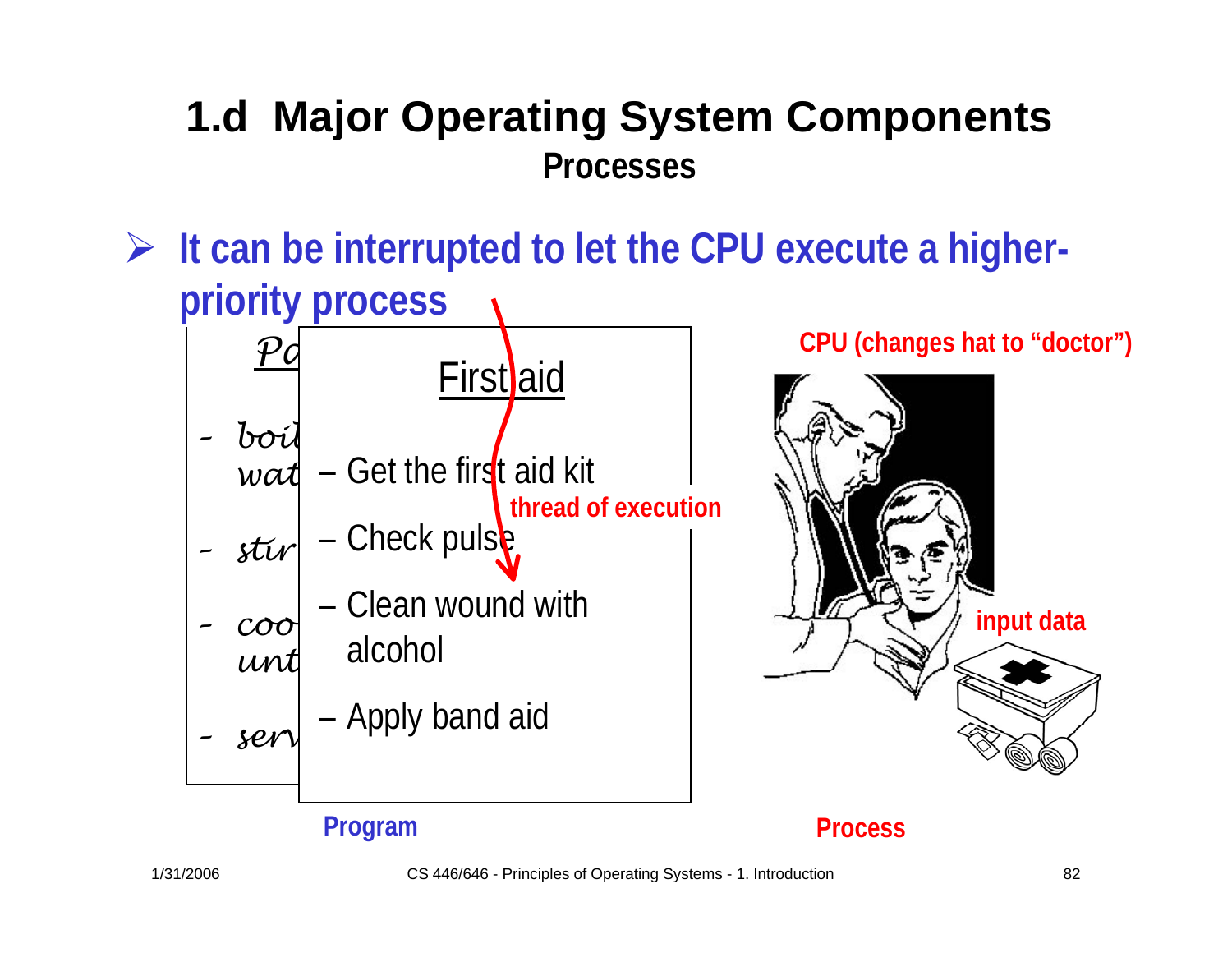¾ **. . . and then resumed exactly where the CPU left off**





1/31/2006 CS 446/646 - Principles of Operating Systems - 1. Introduction 83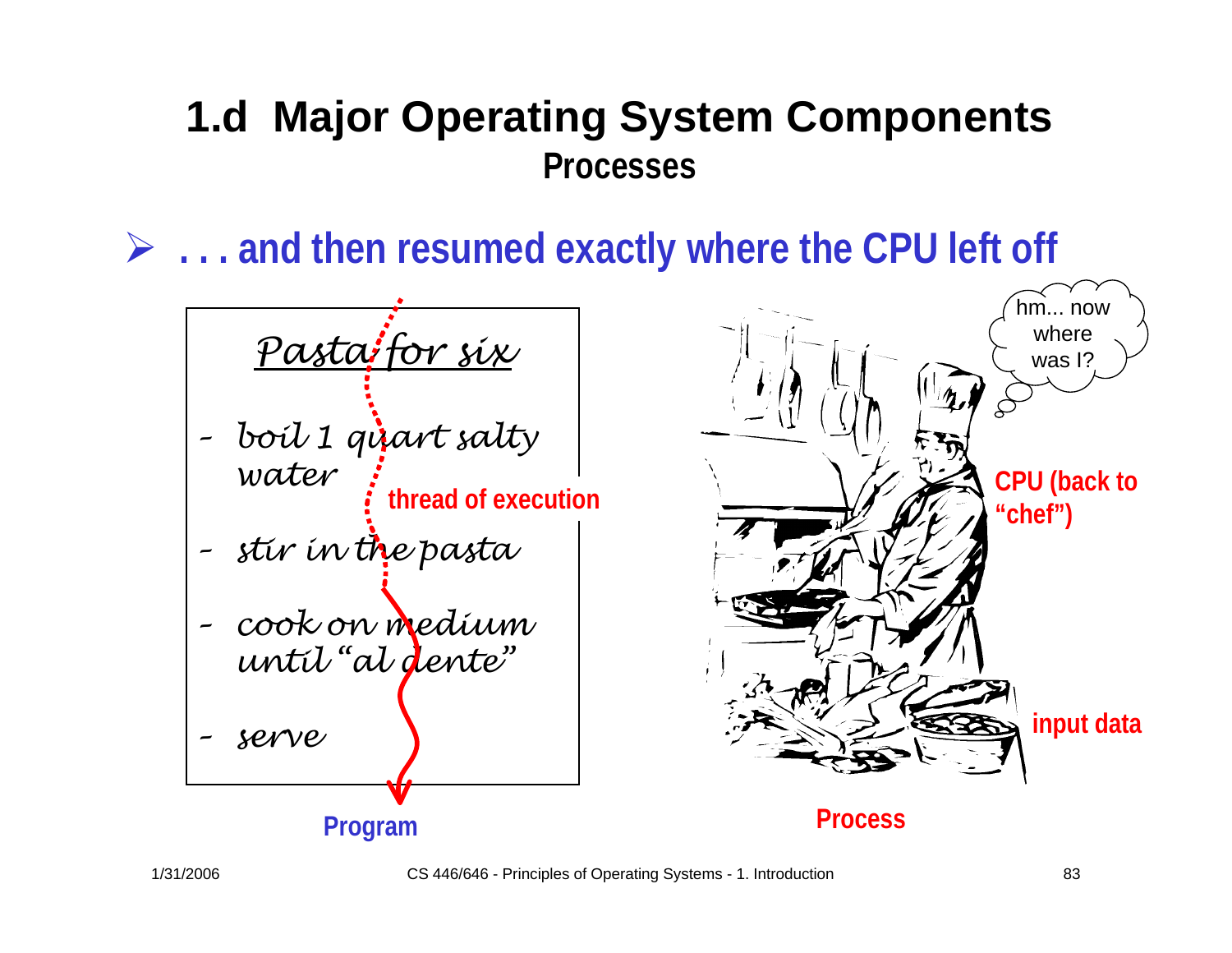¾ **Multitasking gives the illusion of parallel processing (independent virtual program counters) on one CPU** 

job 1 job 3 job 2 job 1 job 2 **. . .** job 4 **. . .** job 3 job 1

(a) Multitasking from the CPU's viewpoint



(b) Multitasking from the processes' viewpoint  $=$  4 virtual program counters

#### **Pseudoparallelism in multitasking**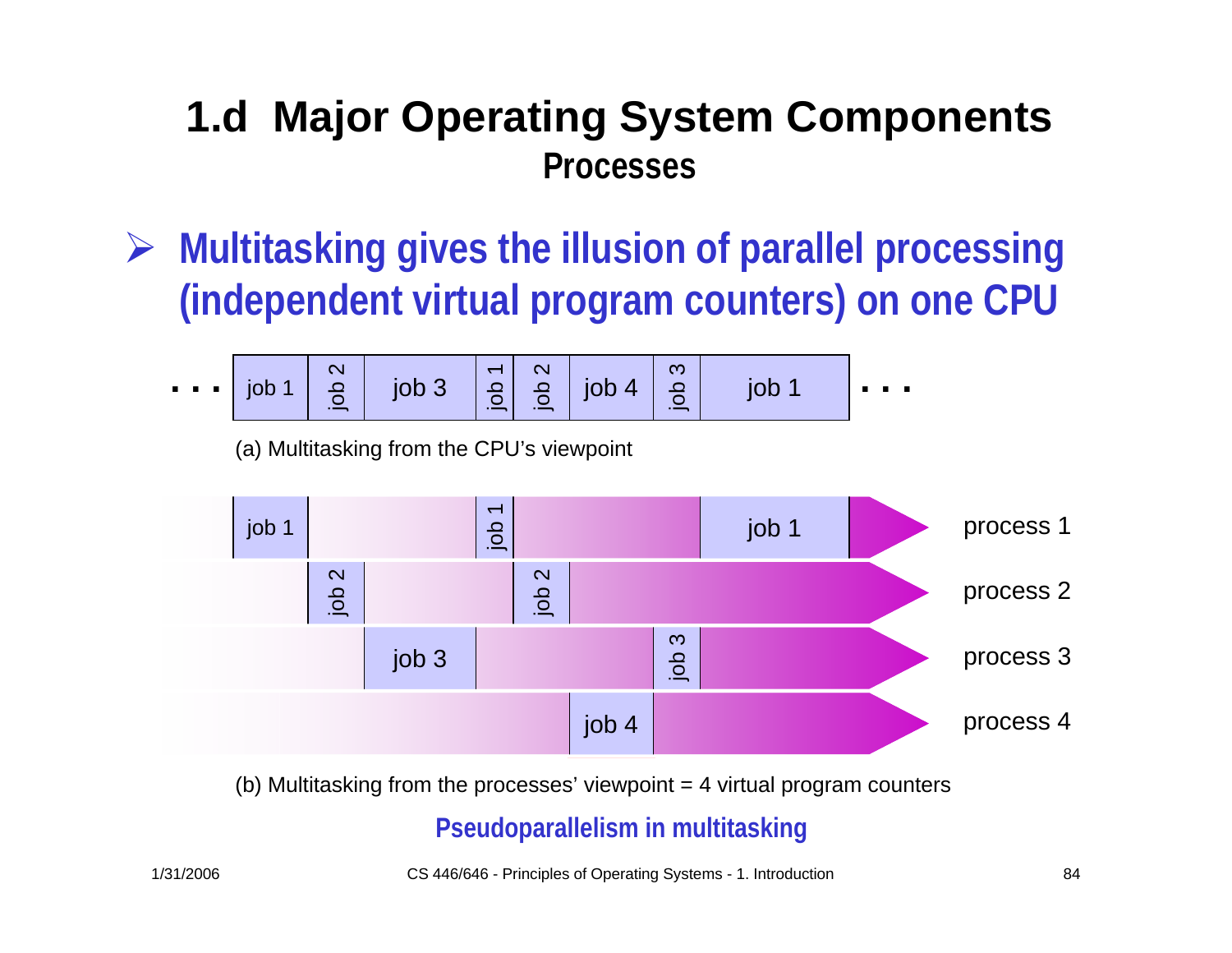¾ **A process is an encapsulated unit of activity containing**

- $\checkmark$  a sequential thread of execution
- $\checkmark$  a current state
- $\checkmark$  an associated set of system resources (CPU time, memory, files, I/O devices), needed to accomplish its task
- ¾ **The concept of "process" is a unifying abstraction**
	- $\checkmark$  multiprogramming, resource-sharing, time-sharing and real-time systems raised complex coordination problems
	- $\checkmark$ thus, a higher-level model than jobs and interrupts was needed
	- $\rightarrow$  the concept of "process" was first introduced in MULTICS in the 1960's and is now the most important component of modern O/S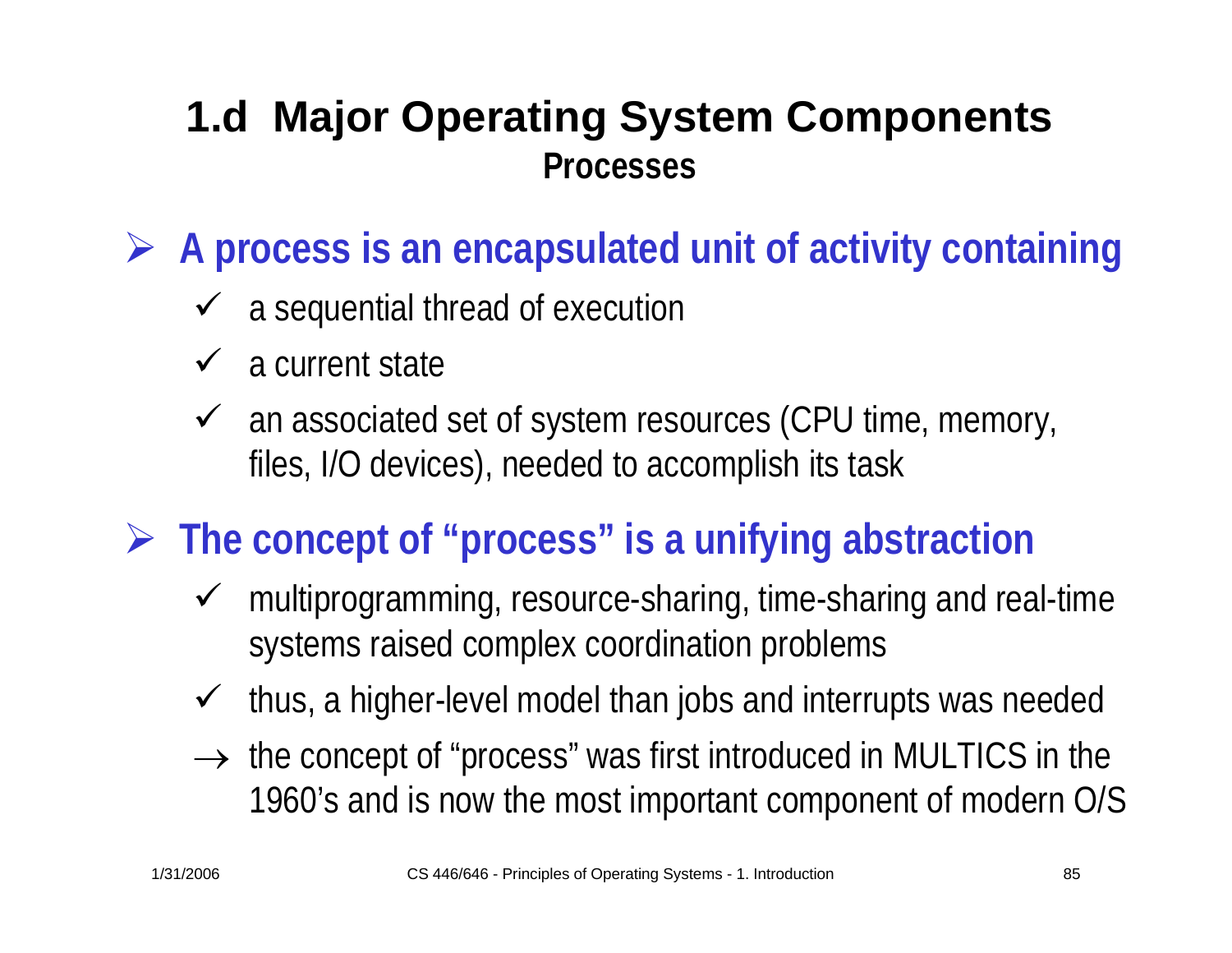- ¾ **Quick preview: a process image consists of three components**
	- 1.an executable program
	- 2.. the associated data needed by the program
	- 3. the execution context of the process, which contains all information the O/S needs to manage the process (id, state, CPU registers, stack, etc.)



#### **Typical process implementation**

useraddressspace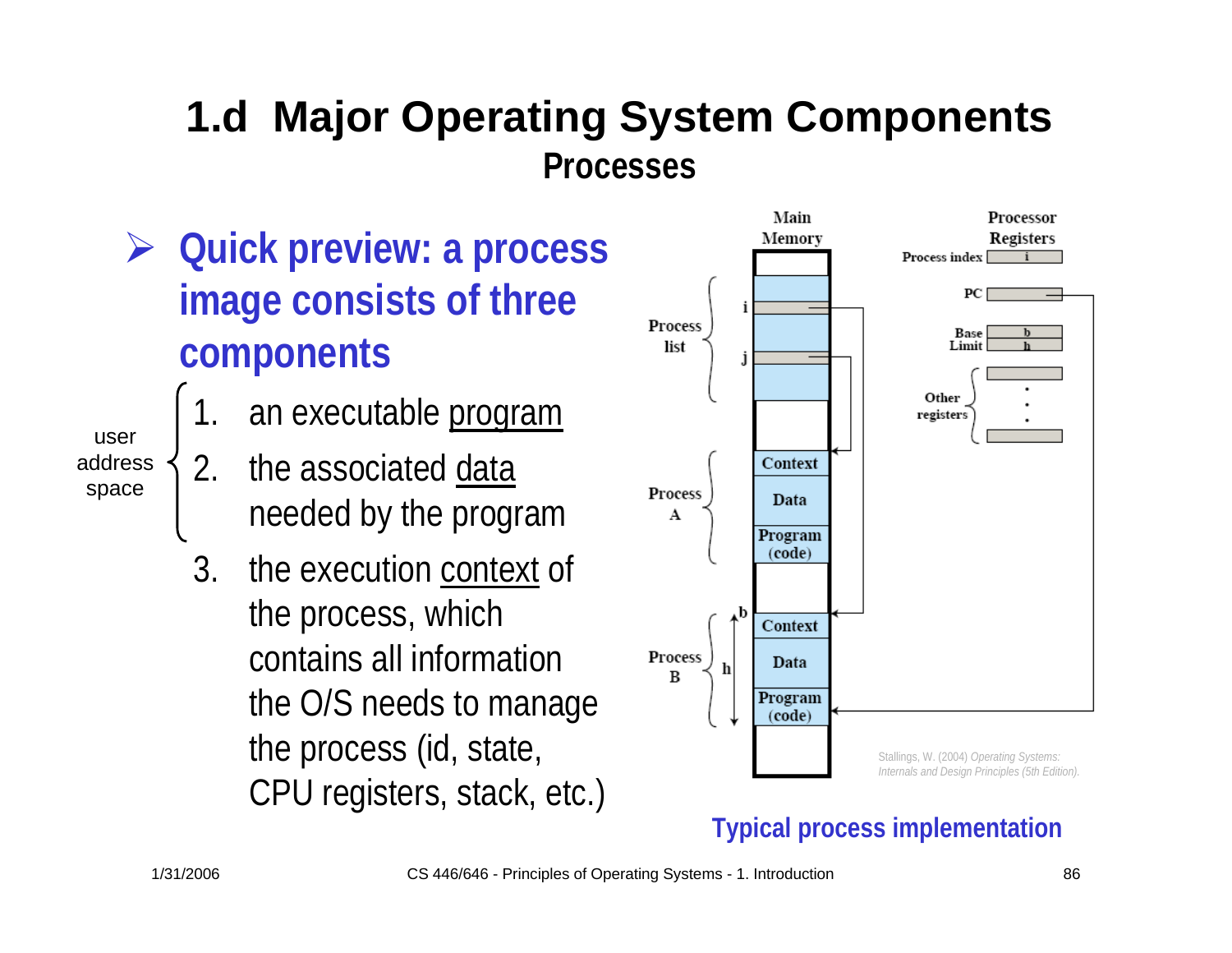- ¾ **Chart of Operating System Responsibilities**
	- **§A** The O/S is responsible for managing processes
	- $\checkmark$  the O/S creates & deletes processes
	- $\checkmark$  the O/S suspends & resumes processes
	- $\sqrt{ }$ the O/S provides mechanisms for process synchronization
	- $\sqrt{ }$ the O/S provides mechanisms for interprocess communication
	- $\checkmark$  the O/S provides mechanisms for deadlock handling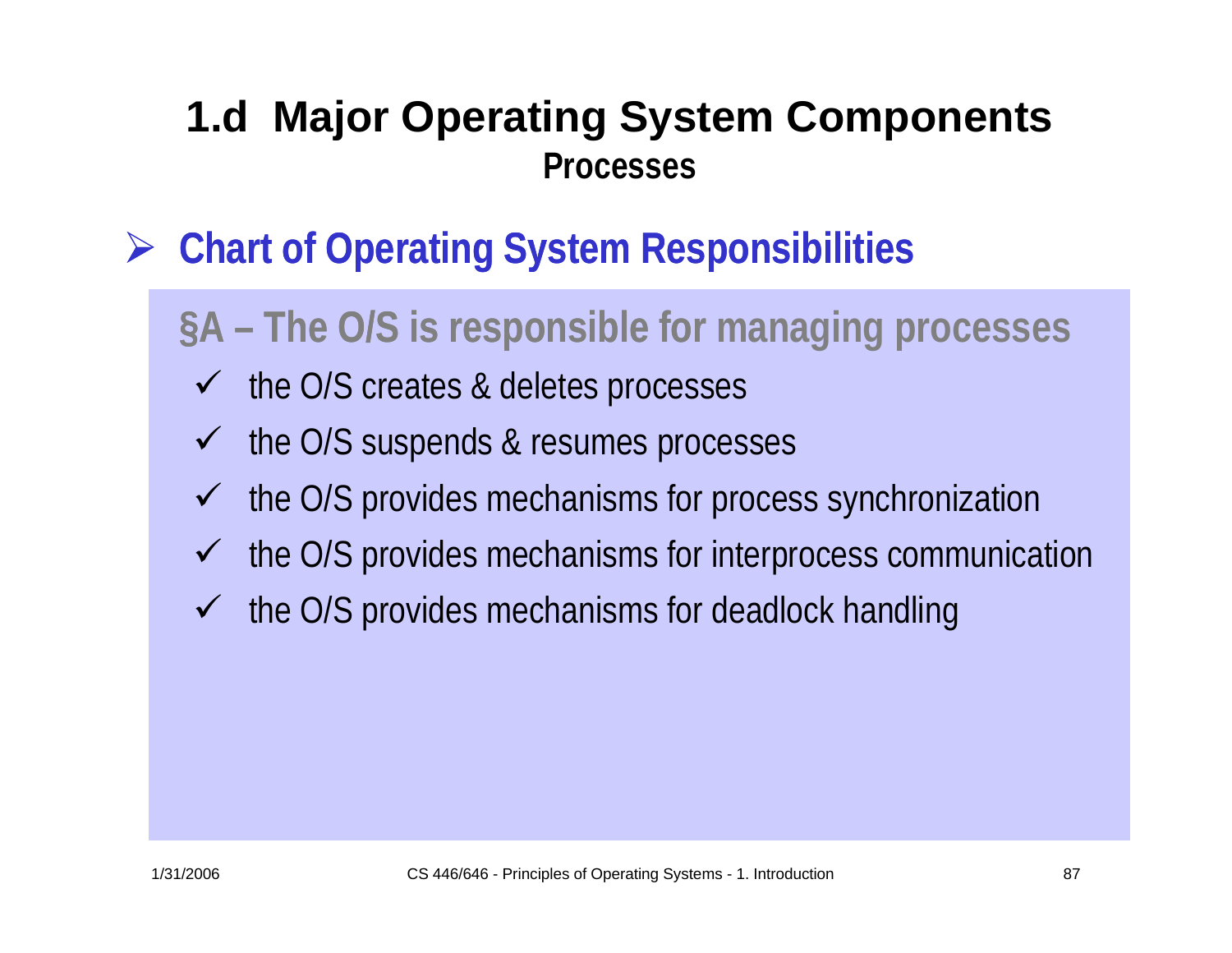### **1.d Major Operating System Components Memory management**

# ¾ **Main memory**

- $\checkmark$  large array of words or bytes, each with its own address
- $\checkmark$  repository of quickly accessible data shared by the CPU and I/O devices
- $\checkmark$  volatile storage that loses its contents in case of system failure



#### **The memory hierarchy**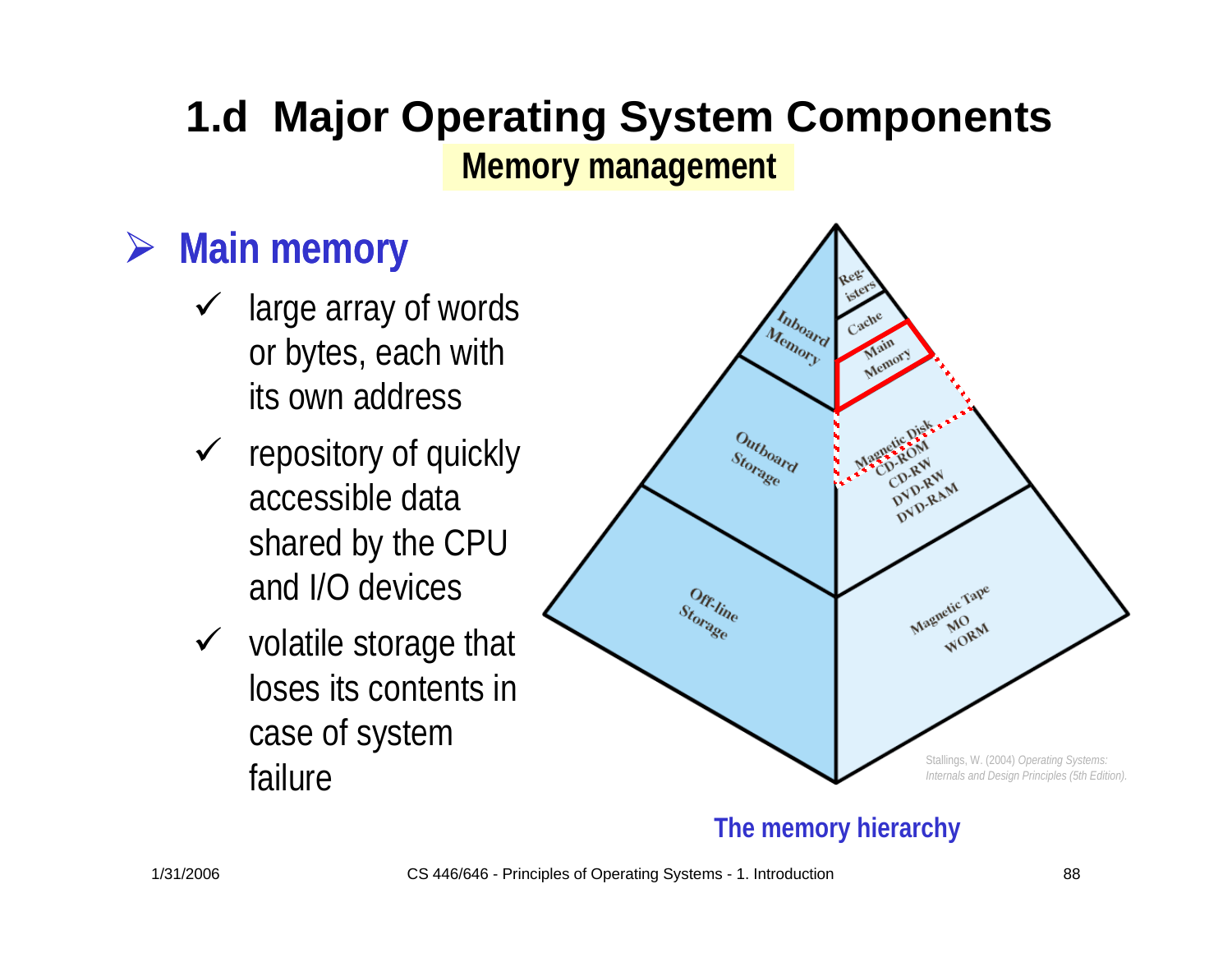### **1.d Major Operating System Components Memory management**

¾ **Chart of Operating System Responsibilities**

**§B** – The O/S is responsible for an efficient and orderly **control of storage allocation**

- $\checkmark$  the O/S ensures process isolation: it keeps track of which parts of memory are currently being used and by whom
- $\checkmark$  the O/S allocates and deallocates memory space as needed: it decides which processes to load or swap out
- $\checkmark$  the O/S regulates how different processes and users can sometimes share the same portions of memory
- $\checkmark$  the O/S transfers data between main memory and disk and ensures long-term storage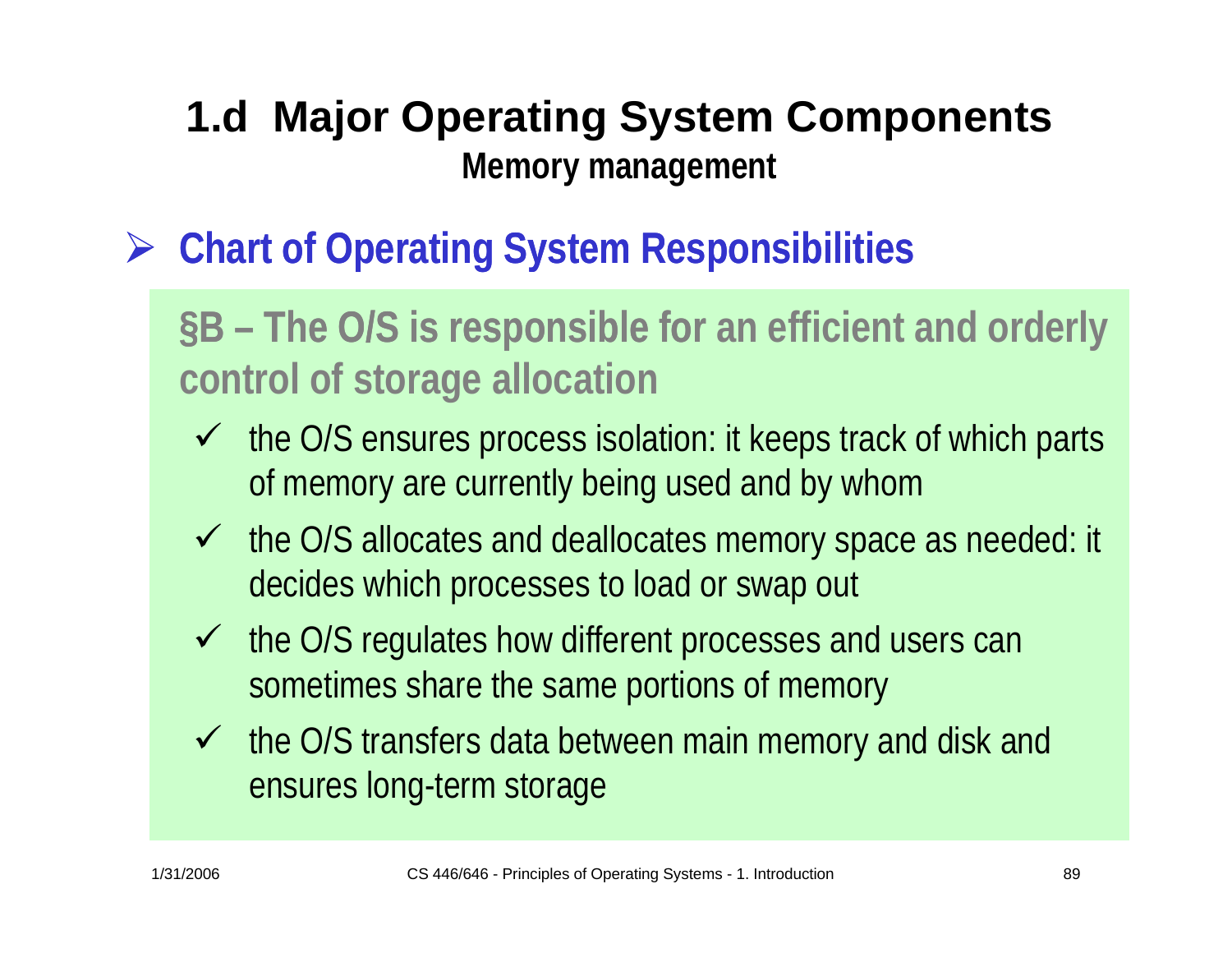#### **1.d Major Operating System Components Memory management** Stallings, W. (2004) *Operating Systems*:

*Internals and Design Principles (5th Edition).* 

- ¾ **Quick preview: virtual memory is the way**
	- $\checkmark$ another abstraction
	- $\checkmark$  allows memory access by *logical* instead of physical addressing
	- $\checkmark$  programs are divided into **pages** that are swapped in and out when needed
	- $\checkmark$  not all program pages are loaded at all times



**Virtual memory concepts**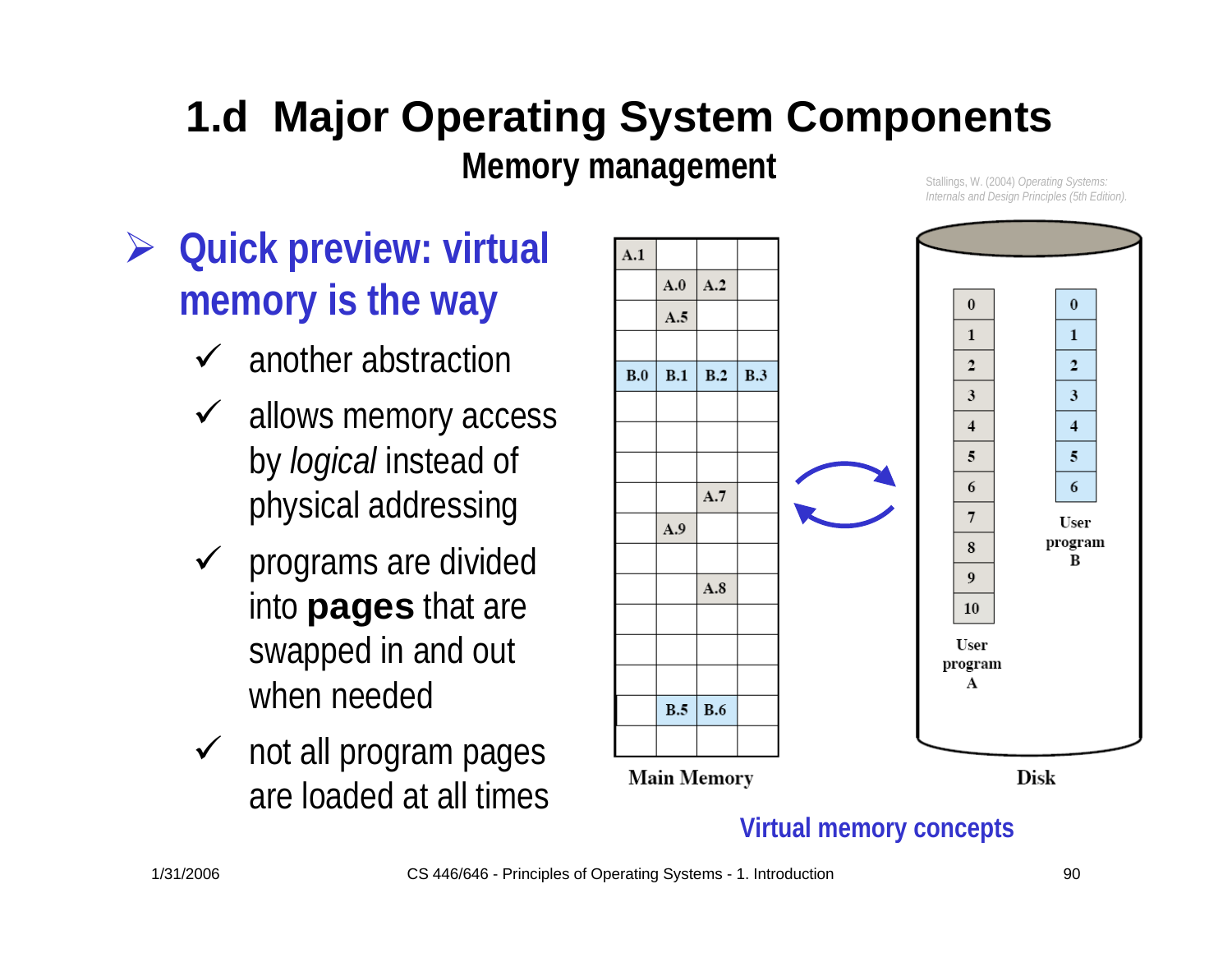## **1.d Major Operating System Components CPU scheduling**

# ¾ **Long-term scheduling**

- $\sqrt{ }$  the decision to add a program to the pool of processes to be executed
- ¾ **Medium-term scheduling**
	- $\checkmark$  the decision to add to the number of processes that are partially or fully in main memory ("swapping")

## ¾ **Short-term scheduling = CPU scheduling**

 $\checkmark$  the decision as to which available processes in memory are to be executed by the processor ("dispatching")

## ¾ **I/O scheduling**

 $\checkmark$  the decision to handle a process's pending I/O request

frequency of intervention

requency of intervention

fine- to coarse-grain level

line-to coarse-grain

level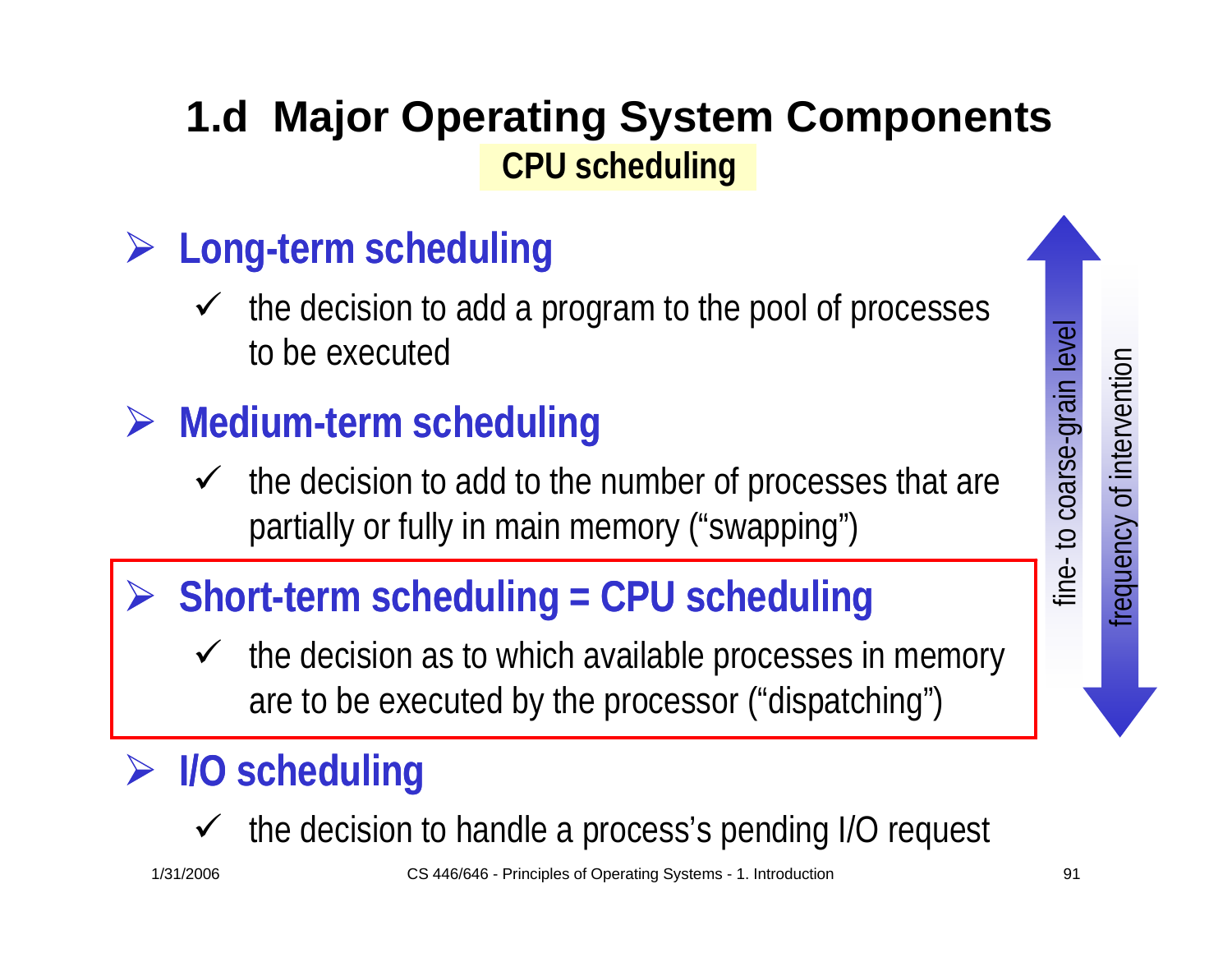### **1.d Major Operating System Components CPU scheduling**

# ¾ **Chart of Operating System Responsibilities**

**§C – The O/S is responsible for he for efficiently using the CPU and providing the user with short response times**

- $\checkmark$  the O/S decides which available processes in memory are to be executed by the processor
- $\checkmark$  the O/S decides what process is executed when and for how long, also reacting to external events such as I/O interrupts
- $\checkmark$  the O/S relies on a scheduling algorithm that attempts to optimize CPU utilization, throughput, latency, and/or response time, depending on the system requirements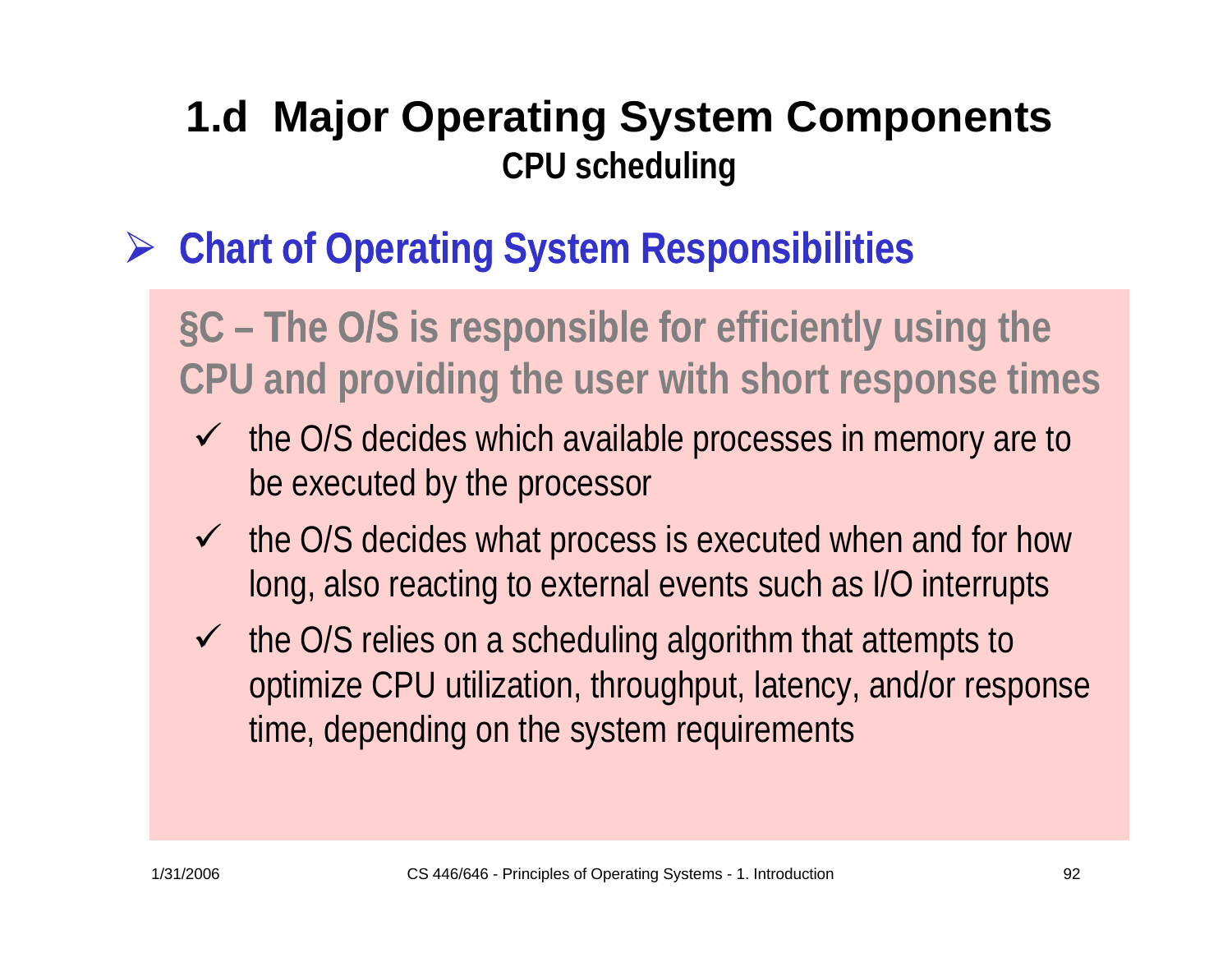#### **1.d Major Operating System Components CPU scheduling**

 **Quick preview: A sample of CPU scheduling**  ¾**algorithms** 15  $\Omega$ 5 10



#### **A comparison of scheduling policies**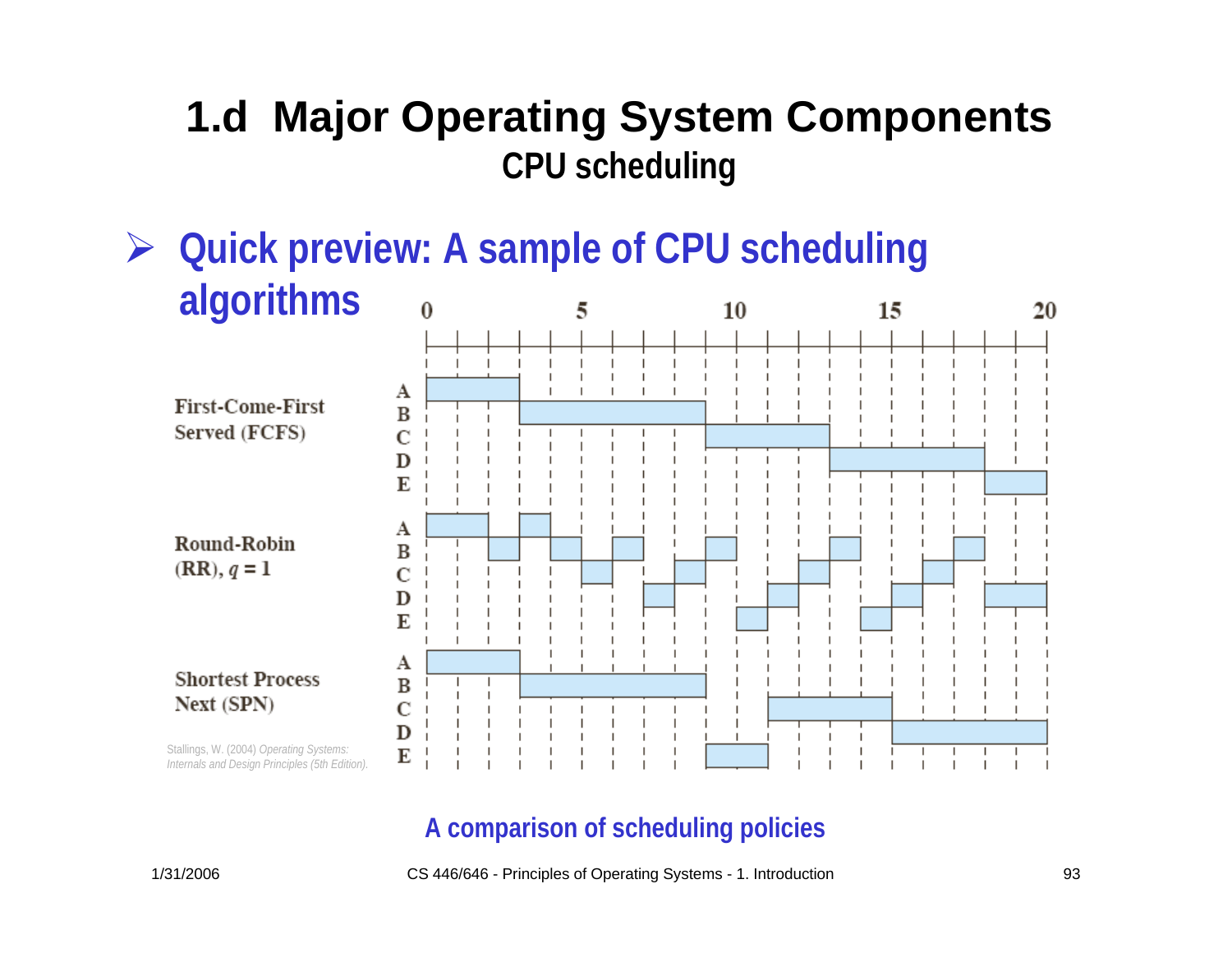#### **1.d Major Operating System Components Input/output**



#### **Layers of the I/O subsystem**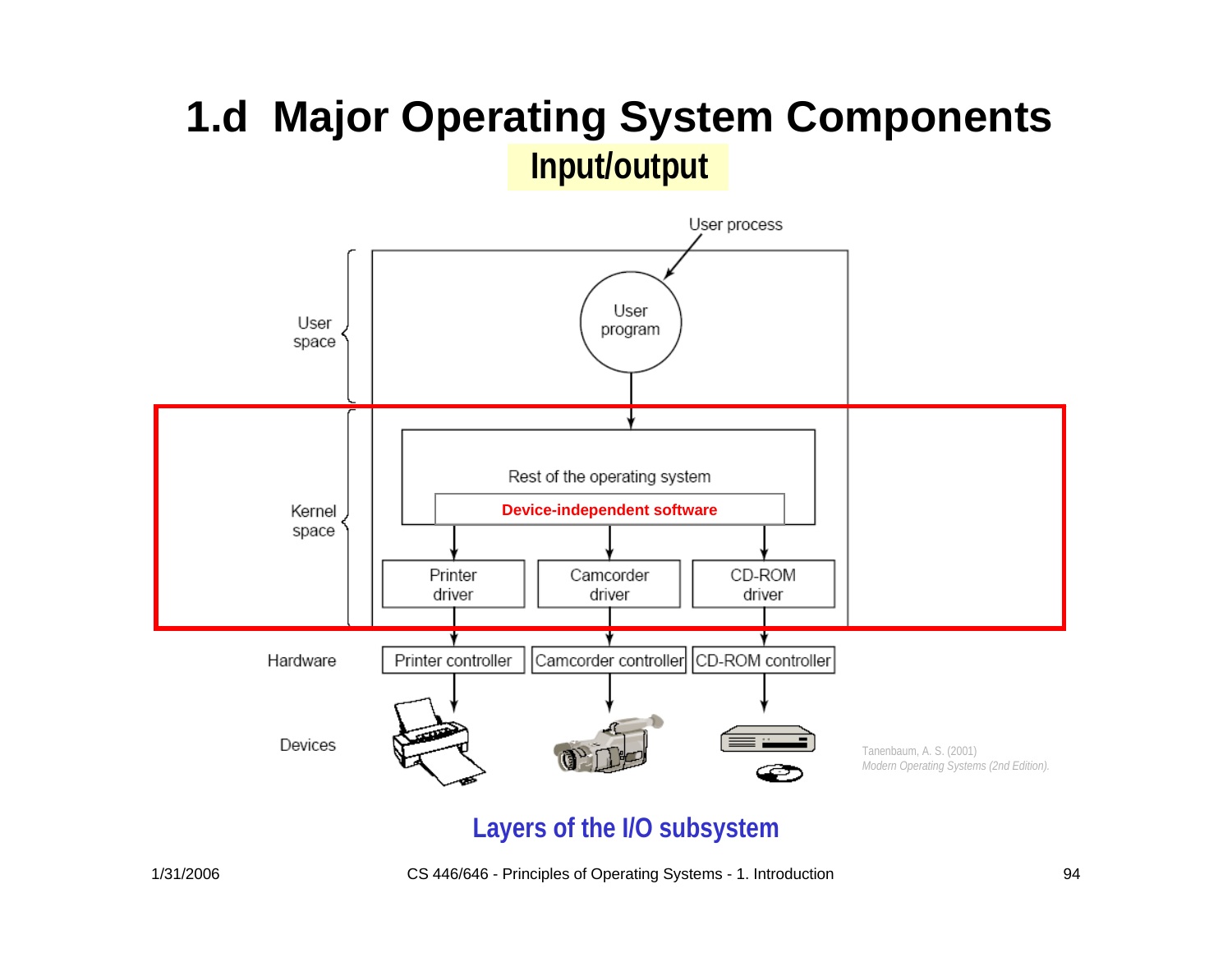### **1.d Major Operating System Components Input/output**

- ¾ **Chart of Operating System Responsibilities**
	- **§D – The O/S is responsible for controlling access to he for all the I/O devices**
		- $\checkmark$  the O/S hides the peculiarities of specific hardware devices from the user
		- $\checkmark$  the O/S issues the low-level commands to the devices, catches interrupts and handles errors
		- $\checkmark$  the O/S relies on software modules called "device drivers"
		- $\checkmark$  the O/S provides a device-independent API to the user programs, which includes buffering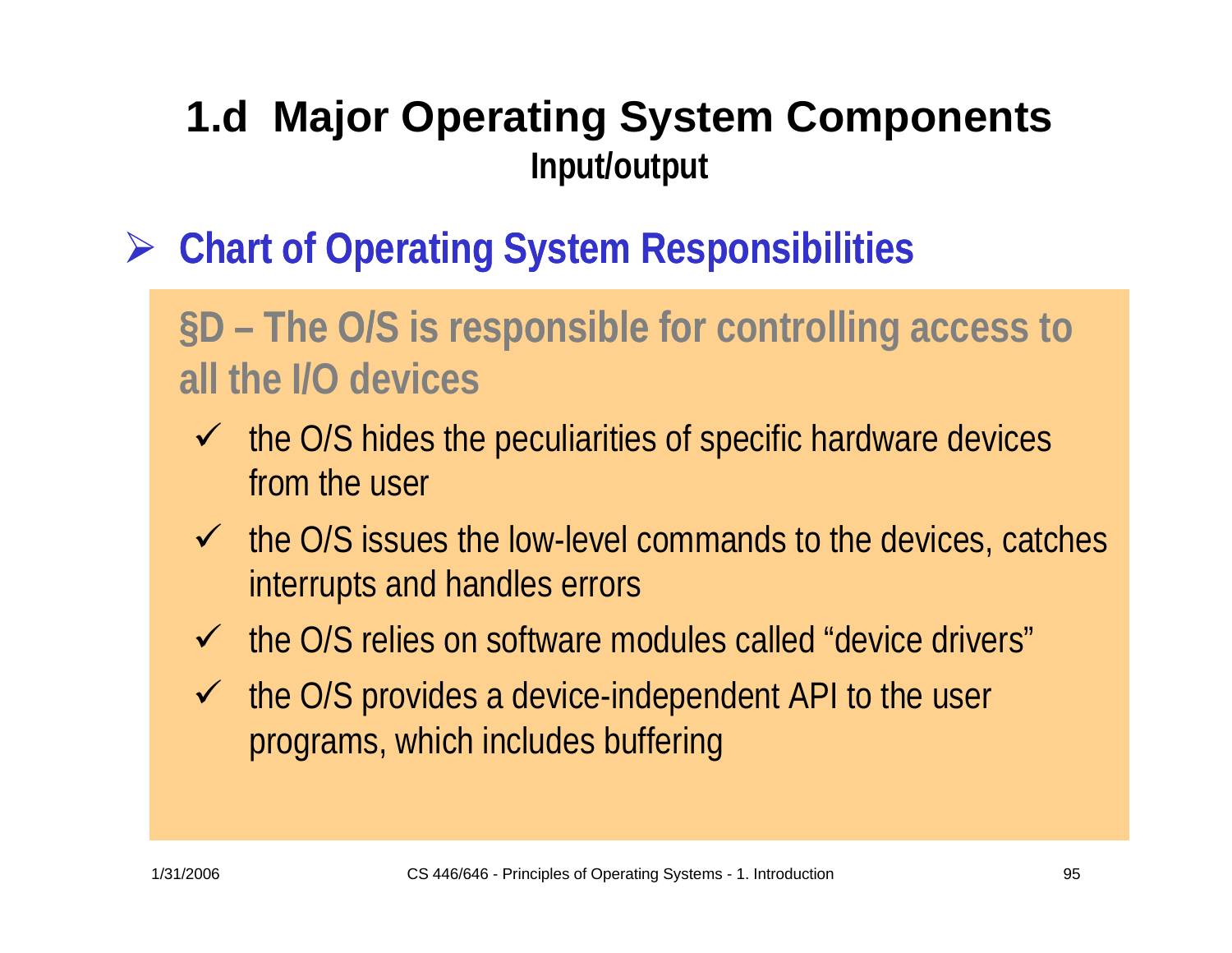#### **1.d Major Operating System Components File system**



#### **A file system for a university department**

1/31/2006 CS 446/646 - Principles of Operating Systems - 1. Introduction 96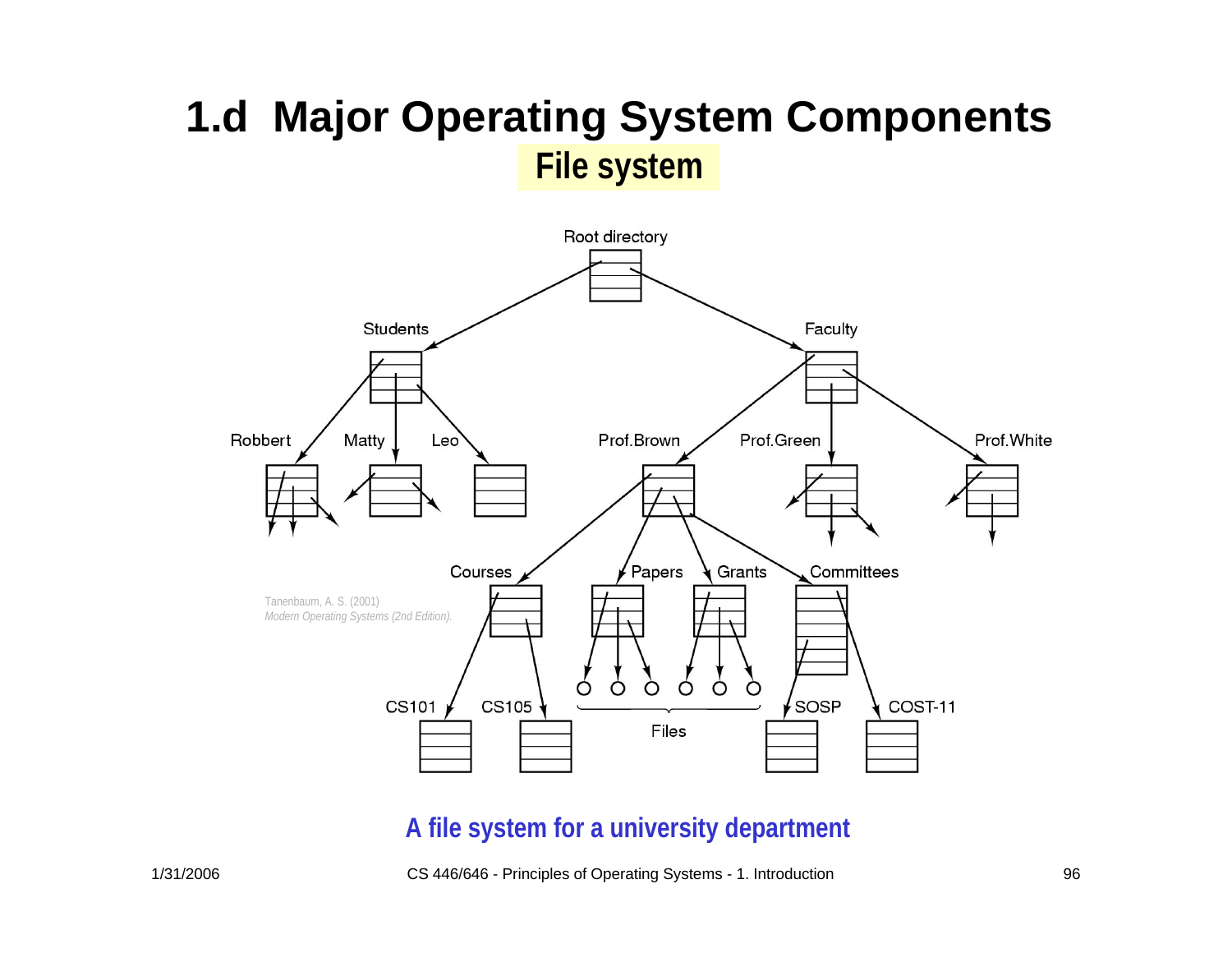## **1.d Major Operating System Components File system**

¾ **Chart of Operating System Responsibilities**

**§E – The O/S is responsible for he for providing a uniform logical view of information storage**

- $\checkmark$  the O/S defines a logical unit of storage, the "file", and groups files in a hierarchy of "directories"
- $\checkmark$  the O/S supports primitives for manipulating files and directories (create, delete, rename, read, write, etc.)
- $\checkmark$  the O/S ensures data confidentiality and integrity
- $\checkmark$  the O/S keeps a mapping of the logical files onto the physical secondary storage
- $\checkmark$  the O/S backs up files on stable (nonvolatile) storage media